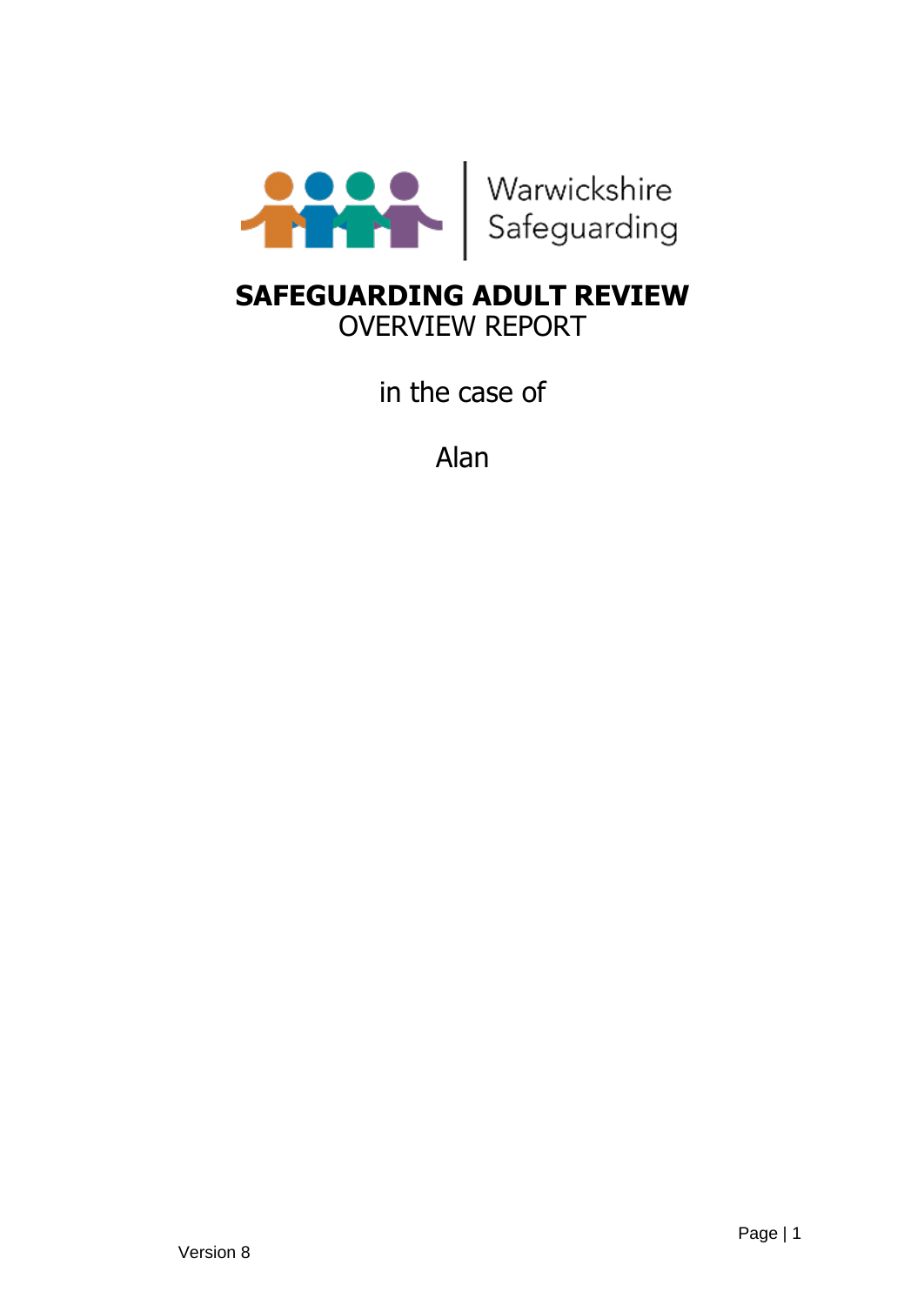## **Acknowledgements**

The coordination of this review has been assisted greatly by the SAR panel with their local, professional and organisational knowledge. It has also been assisted by the chronology authors in the work they undertook and analysis they provided of their agency.

The practitioners who attended the learning event are also thanked for their valuable contributions and discussion.

Lastly, we are grateful to Alan's family who despite the difficult circumstances have been able to assist the review.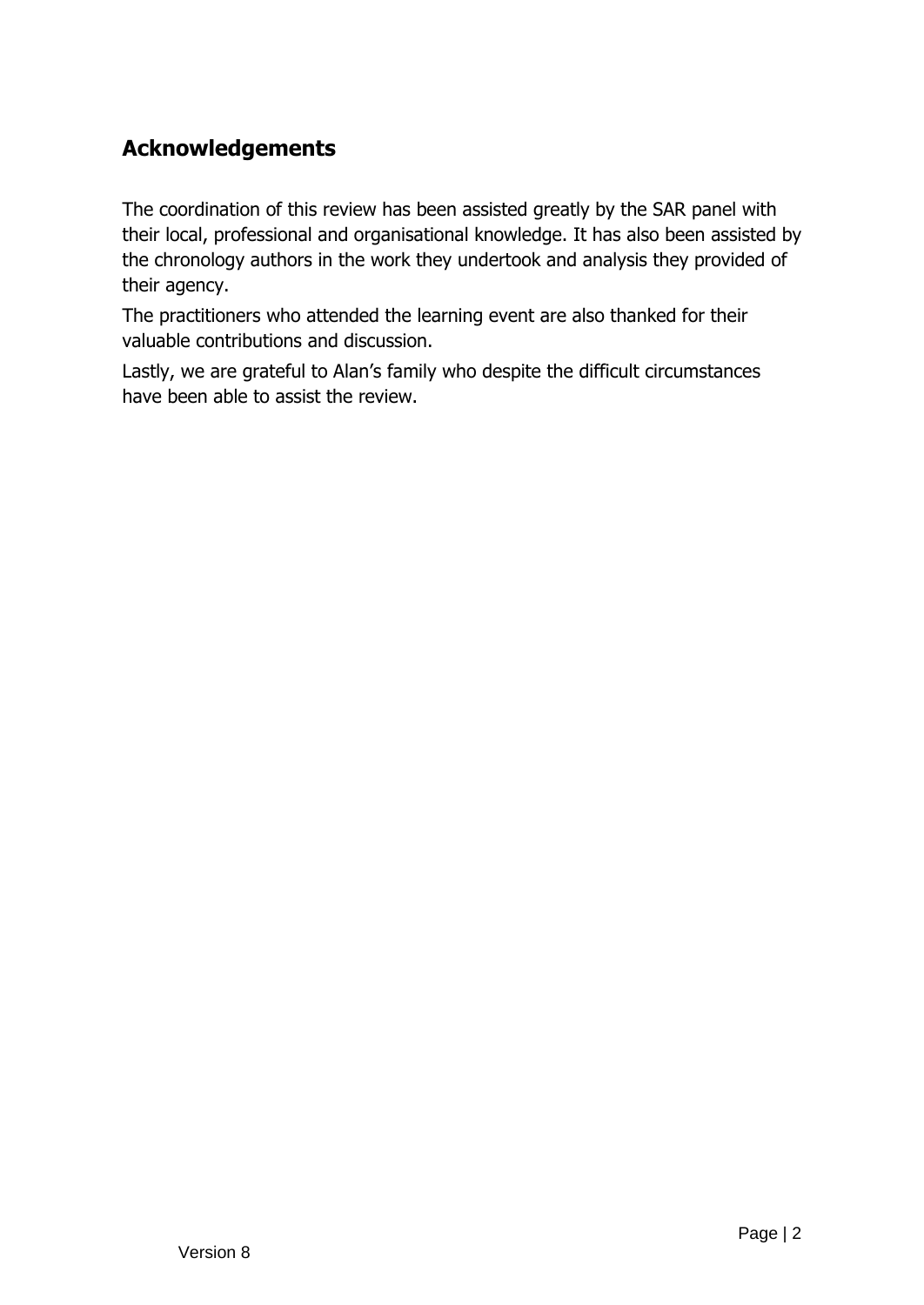## **TABLE OF CONTENTS**

|            |                                              |                               | Page no        |
|------------|----------------------------------------------|-------------------------------|----------------|
| 1.         |                                              | Alan $-$ a family pen picture | 3              |
| 2.         | Introduction                                 |                               | $\overline{4}$ |
| 3.         | Methodology and terms of reference           | 4                             |                |
| 4.         | Family details and background                |                               | 6              |
| 5.         | Summary of facts                             |                               | 8              |
| 6.         | Analysis of involvement                      |                               | 16             |
| 7.         | What are the learning points from this case? |                               | 26             |
| 8.         | <b>Recommendations</b>                       |                               | 30             |
| Appendix A |                                              | <b>Terms of Reference</b>     | 31             |
| Appendix B |                                              | The Author                    | 33             |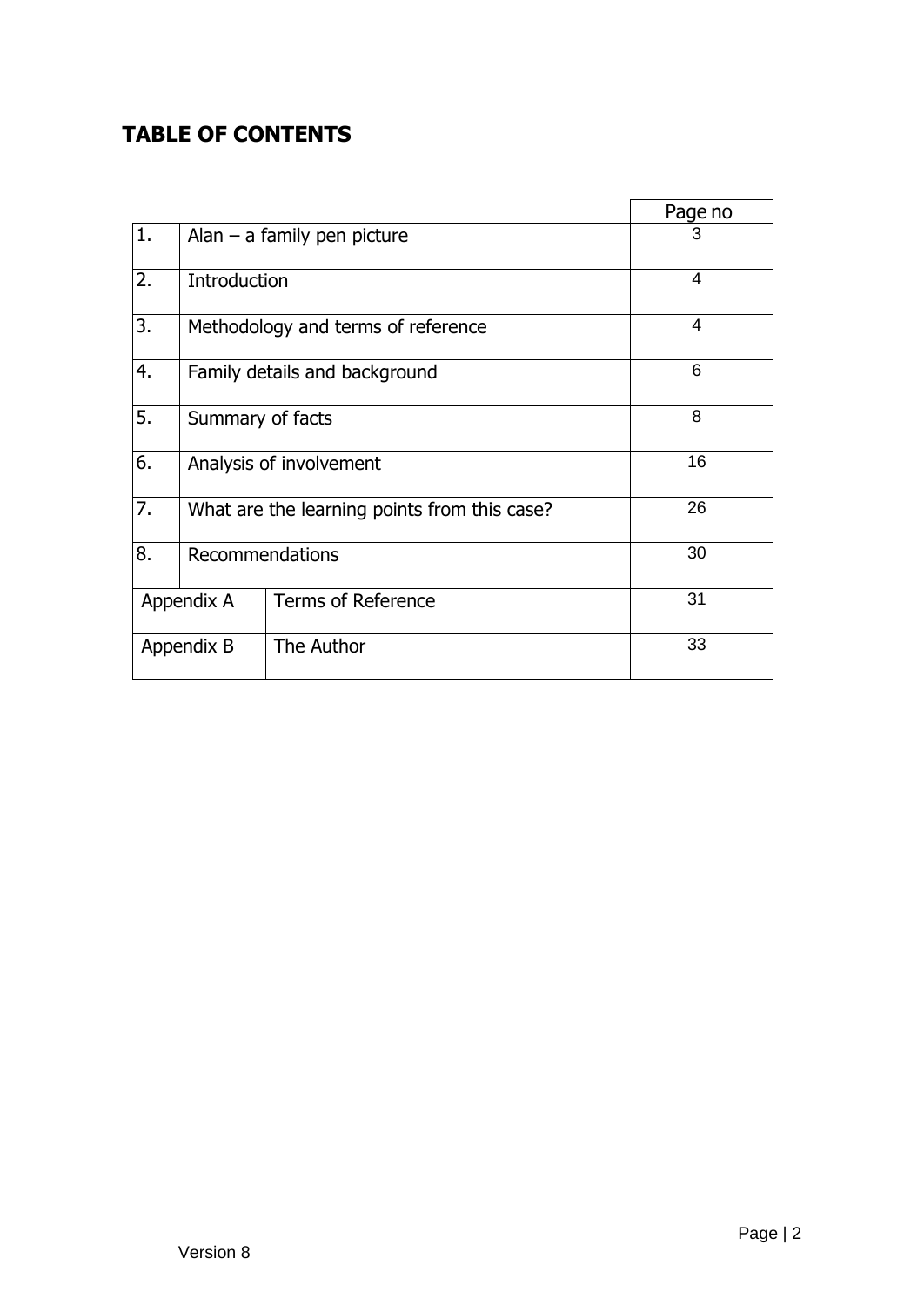## **1. Alan – a family pen picture**

1.1 The family would like to say that Alan was a loving, caring son, brother, and uncle. Alan had an infectious smile and laugh and made all that knew him melt.

1.2 Although Alan was difficult to understand when he was speaking, the family were able to understand him through his gestures and by understanding his own vocabulary. For a stranger to understand him it would take a lifetime for them to be able to effectively communicate with him.

Alan was loved by all that met him, and he was the centre of the family unit. The family's lives were centred around Alan and his happiness and wellbeing.

1.3 Alan required 24/7 care for all aspects of his life and would not be able to look after himself in any circumstance.

1.4 Alan loved his music and would always have Jim Reeves or Daniel O'Donnell playing in the background. Alan would always carry around his toys, this was from a young child, this continued into adulthood and was part of his autism.

1.5 Alan was unable to make complex decisions however, he could make choices regarding his meals and would get excited choosing what he wanted. He would get extremely excited if he was going to have steak or roast dinner or a steak pie, these were his favourite!

Prior to 2012, Alan enjoyed a full and active life, he would go on family holidays abroad, go to parties and family BBQ's. Sadly, Alan's mental health deteriorated, these precious family times became more difficult for him.

## **2. Introduction**

- 2.1 This Safeguarding Adults Review (SAR) focuses on the case of Alan.
- 2.2 Alan was born 3 months prematurely at home and due to a lack of oxygen he suffered from brain damage causing him to have physical and mental health issues. Alan had learning disabilities, was on the autistic spectrum and suffered from Bipolar disorder. Alan lived at home from birth up until he was admitted to hospital as an inpatient, in October 2018, having been sectioned under the Mental Health Act.
- 2.3 Alan was discharged from the hospital in August 2019, when he was housed in a Housing Association tenancy, achieved through the local authority, in his new home in Warwickshire. Alan was cared for by a local care provider. He was provided with 2 to 1 care 24 hours a day with 1 waking night and 1 sleeping night carer. Towards the end of Alan's life the level of care at night was increased due to Alan's behaviour becoming more challenging.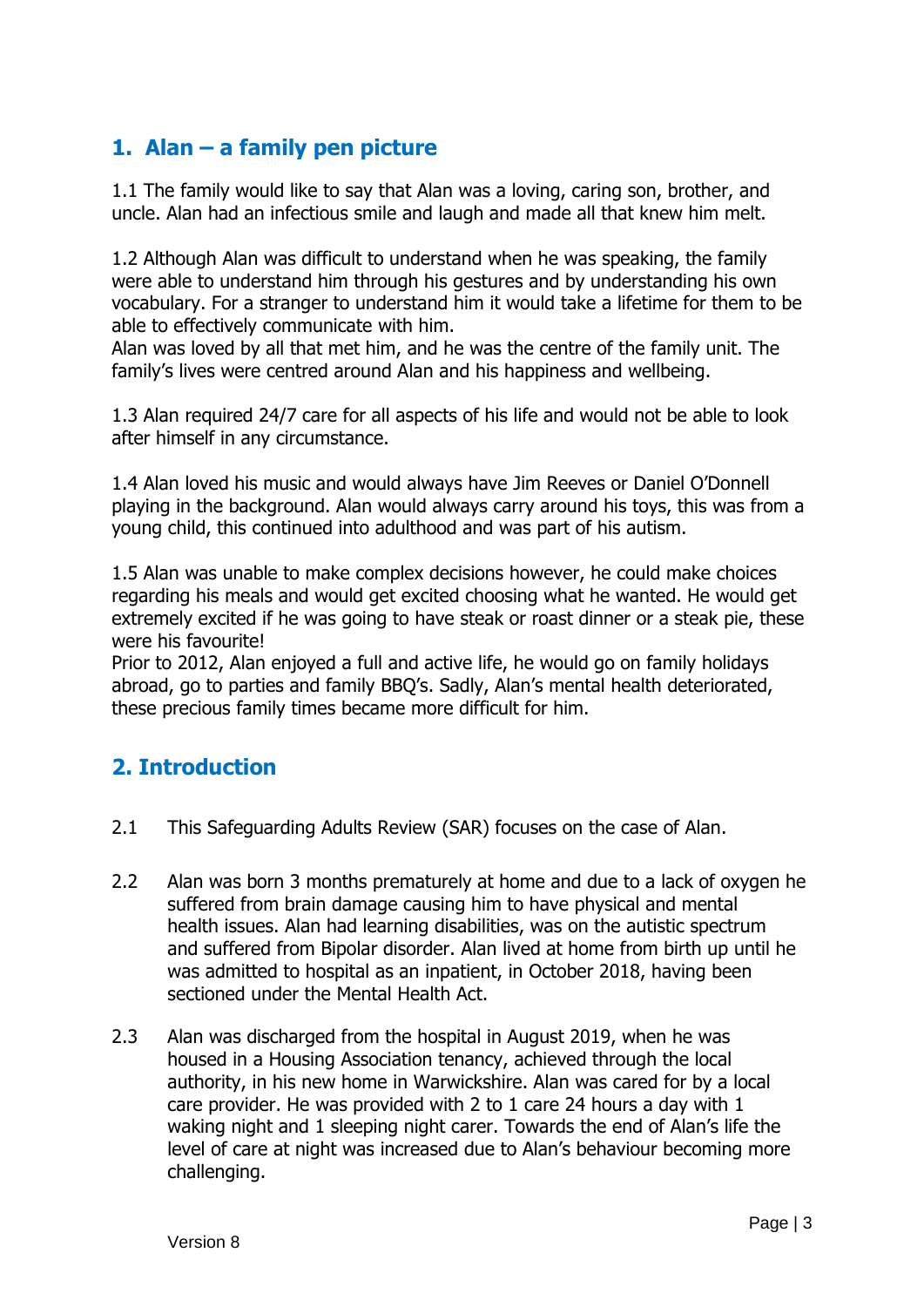- 2.4 On the 14<sup>th</sup> December 2019, he was admitted to Warwick Hospital via the Emergency Department (ED), having been found unconscious whilst sleeping on a sofa. Alan passed away on the 22<sup>nd</sup> December 2019. Alan was 44 years old at the time of his death.
- 2.5 Section 44 of the Care Act 2014 places a statutory duty on local Safeguarding Adults Boards (SABs) to arrange SARs.
	- When an adult, with needs for care and support, (whether or not the local authority was meeting any of those needs) in its area dies as a result of abuse or neglect, whether known or suspected, and there is concern that partner agencies could have worked more effectively to protect the adult
- 2.6 In January 2020, Alan's case was considered by the Warwickshire Safeguarding Review subcommittee and it was agreed that the circumstances of the case should be made subject of a Safeguarding Adult Review.

## **3. Methodology and terms of reference**

3.1 The purposes of a SAR are: -

- Learn from cases where there are clear concerns that agencies have not worked as well together as they might; and which demonstrate areas of practice that could have been delivered more effectively and additionally
- Consider whether or not serious harm experienced by an adult, or group of adults at risk of abuse or neglect, could have been predicted or prevented, and use that consideration to develop learning that enables the safeguarding adults partnership in Warwickshire to improve its services and prevent abuse and neglect in the future.
- Agree how this learning will be acted on, and what is expected to change as a result.
- Identify any issues for multi or single agency policies and procedures.
- Publish a summary report, which is available to the public.<sup>1</sup>

<sup>1</sup> Warwickshire Safeguarding Adults Board SAR Protocol and Guidance (accessed 21/10/20) - [Warwickshire Safeguarding Adults Board SAR Protocol and Guidance](https://www.safeguardingwarwickshire.co.uk/images/downloads/WSAB_SARs_Protocol_and_Guidance_-_June_2019_-_v30__.pdf)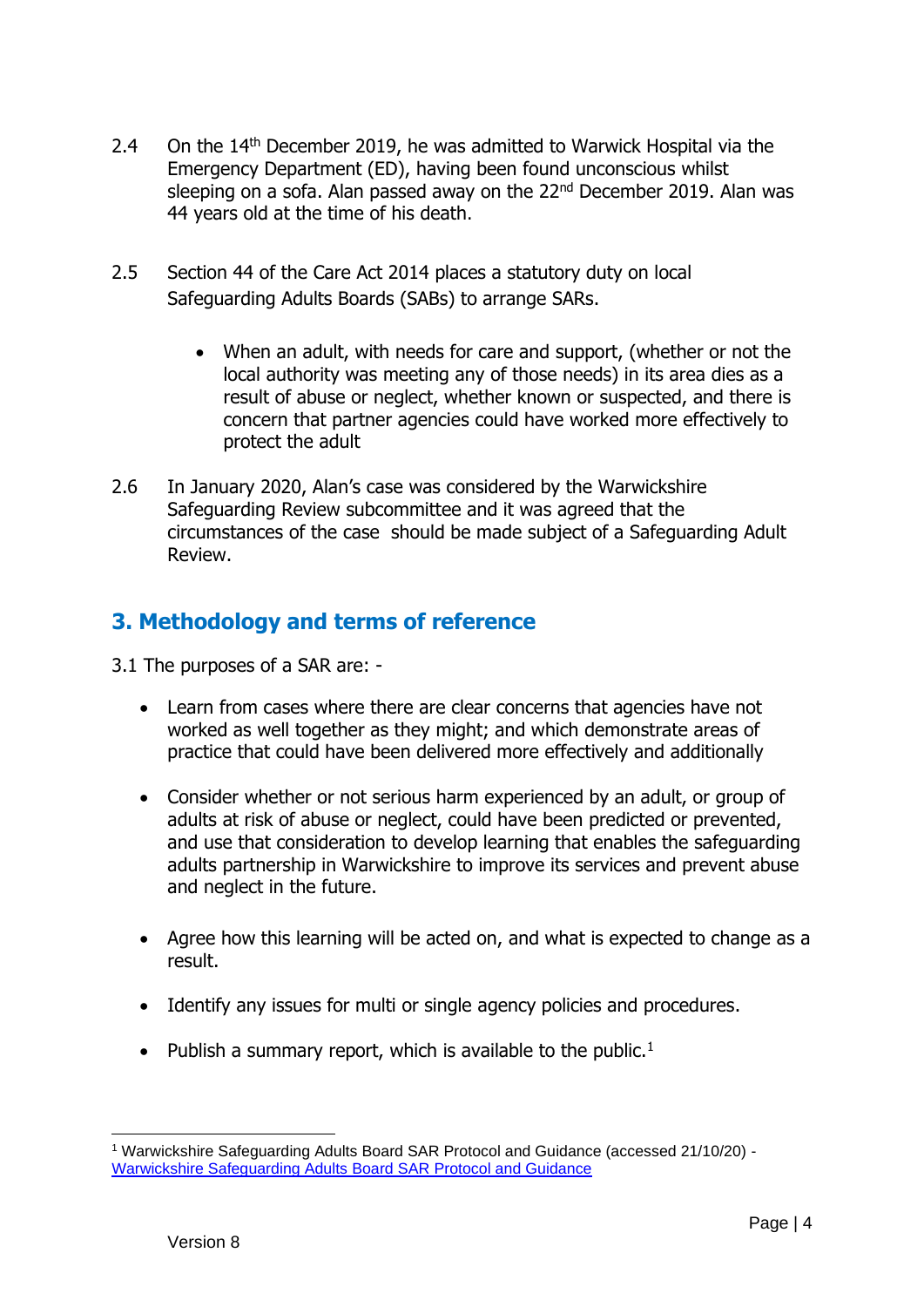- 3.2 The Warwickshire Adults Review sub-group decided that a proportionate review would be undertaken. Each agency identified as being involved was requested to provide a report and chronology detailing their involvement. Practitioners who were involved in the case were invited to take part in two reflective discussion events. The discussion from these events is reflected throughout the report. These events were well attended, and professionals fully participated in the learning process.
- 3.3 The author contacted the family and discussed with them the purposes of a SAR and how it would be undertaken. The family expressed a desire to be involved and were able to supply the review with invaluable and insightful information on both Alan and his support needs.
- 3.4 Terms of reference for the review were agreed and these are at appendix A. The terms of reference identified the focus of the review as between 1st October 2018 until 14th December 2019 (date of admission to hospital)

The areas identified by the panel for consideration were:

- How well was the need to engage the family in the decision making, as detailed in the Court of Protection Order, understood by agencies supporting Alan?
- To understand how historic information is taken into consideration and shared between agencies on prescribed treatment pathways.
- What level of understanding did all services have on how the views of the family surrounding Alan's best interests were taken into consideration?
- To understand how the family's views on Alan's best interests were taken into consideration regarding medication changes as detailed in the Court of Protection Order by agencies.
- How effective was management and oversight maintained of Alan's care plans? How was Alan supported effectively and how were the medical needs identified in the care plan communicated proportionately between agencies and the family?
- To understand practitioner's knowledge of pain management. Alan's family were reported to be able to identify when Alan was in pain. Did all services seek the views of the family on establishing the level of pain Alan may have been experiencing?
- To understand the multi-agency response to the escalation of the family's concerns.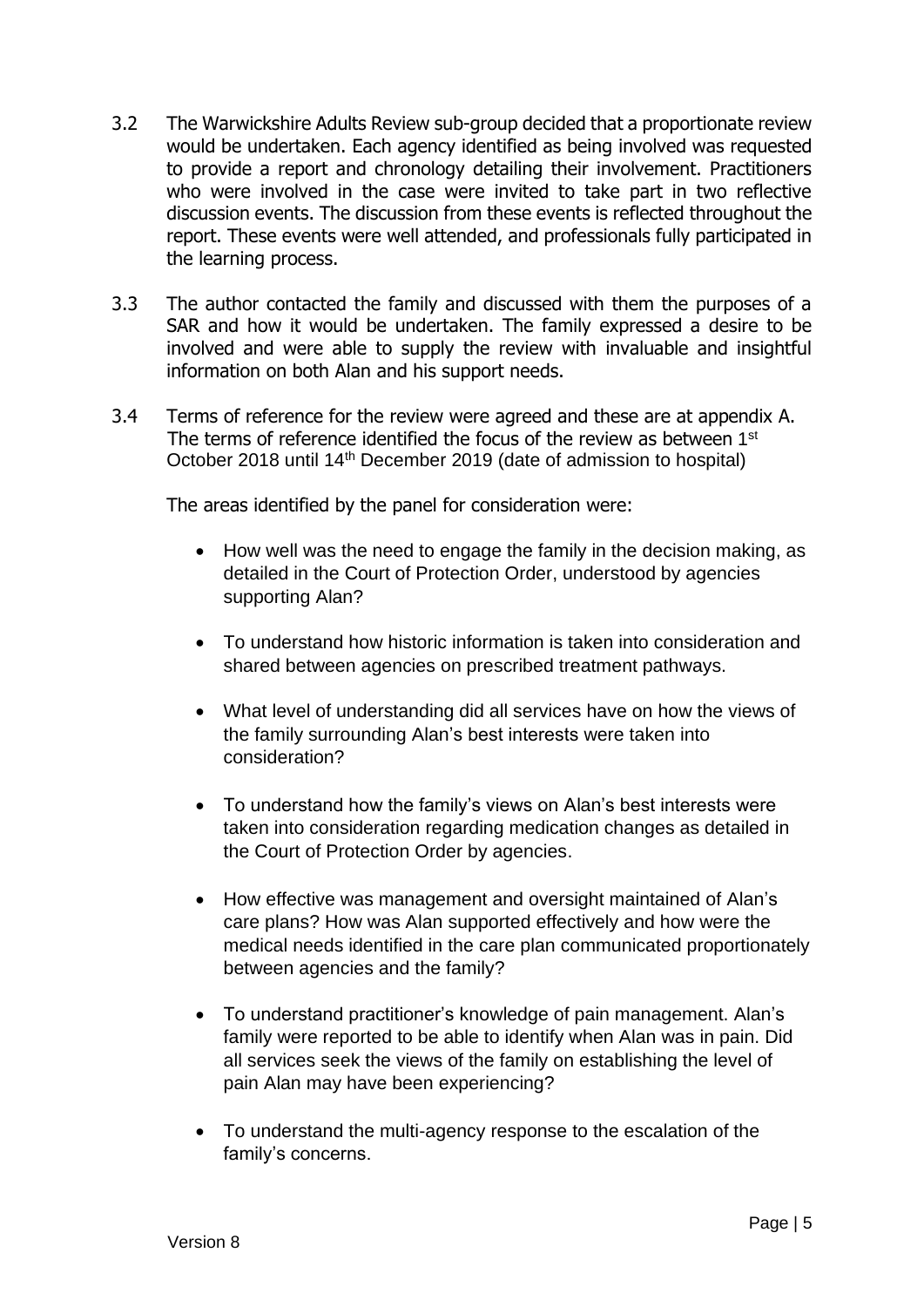- To identify and highlight for learning purposes any areas which are considered to be good practice.
- 3.5 The agencies identified as having relevant involvement in the case, who provided a chronology and individual management review (IMR) and took part in the discussion, were: -

Coventry and Warwickshire Partnership Trust George Eliot Hospital NHS Trust The Care Provider South Warwickshire CCG South Warwickshire Foundation Trust Stratford District Council Warwickshire Adult Social Care Warwickshire Police West Midlands Ambulance Service Housing Association Warwickshire Legal Services

### **4. Background**

- 4.1 At the time of his death Alan was 44 years of age. Alan was born prematurely and as a result of a lack of oxygen he suffered brain damage. Alan is described by his family as having severe learning disabilities, was on the autistic spectrum and suffered from Bipolar disorder.
- 4.2 From the time of his birth until October 2018, Alan was cared for at home by his parents and family. Alan and the family were well known to the GP. From 2011, Adult Social Care (ASC) supported Alan and the family with assessments and support plans.
- 4.3 From September 2013, Alan received support from Coventry and Warwickshire Partnership Trust (CWPT) Learning Disability Team and Crisis Intervention Team.
- 4.4 In January 2018, ASC records indicate that the family were finding it increasingly more difficult to cope. In February 2018, the Intensive Support Team (NHS) were involved. The Local Authority had agreed to 100 hours per week direct payment to provide Alan with 2:1 support. This was delivered by Alan's sister and brother in law supporting Alan's parents with care. In August 2018, it was concluded that Alan was not eligible for Continuing Health Care (CHC) and that his care would be jointly funded by ASC and the CCG.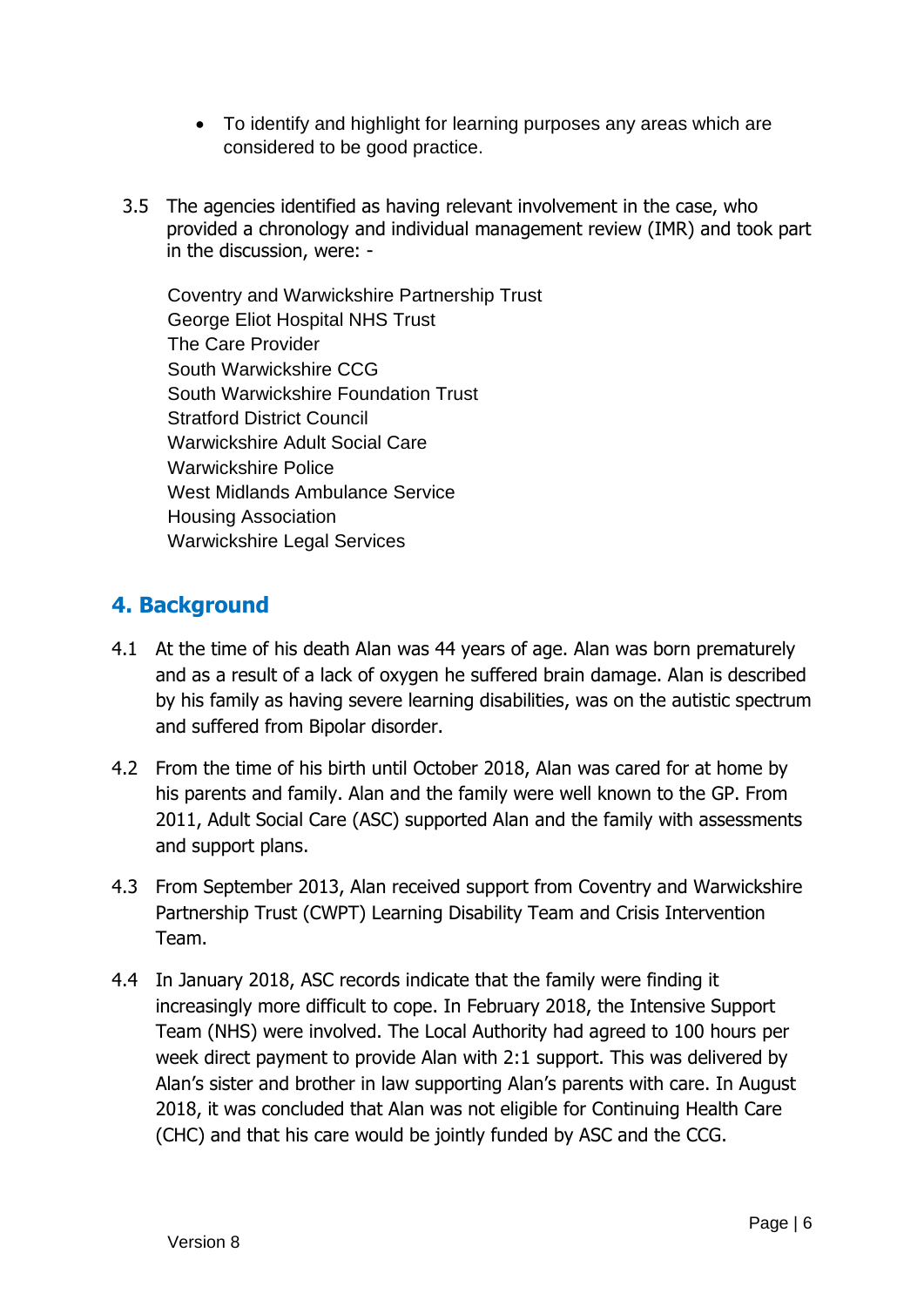4.5 A factor of this case is the relationship between Alan's family and some of the agencies and professionals involved. There are many areas where the family and agencies do not agree both on factual and recorded matters but also how Alan was responding to care. This review will seek to reflect both perspectives and indicate where this is supported by other sources.

### **5. Family perspective**

- 5.1 The family strongly feel that Alan was failed by all agencies during the course of his life. The only exception they would give was the support that Adult Social Care, in particular the team leader, was able to give them when they were trying to secure a tenancy for Alan.
- 5.2 The family cared for Alan all of his life and provided for all his needs. When it became necessary for Alan to be sectioned the family describe themselves as being at the end of their tether. The family feel they had reached out on numerous occasions to support agencies but feel they had been provided with little support apart from 100 hours direct payment support per week, which was provided by Alan's sister and brother in law.
- 5.3 The family had applied for and been declined Continuing Health Care (CHC). They had asked for support from the Mental Health Crisis Team but were informed that they were unable to assist with Alan.
- 5.4 When Alan was an inpatient at hospital, the family were unhappy with the care which was provided to Alan and felt that this was not the right setting for him. They did feel that they were included in the care but felt that this was as a matter of necessity as the hospital trust was unable to provide the level of care that he needed.
- 5.5 When Alan was being transitioned to his own tenancy and support from the care provider, the family felt that the arrangements were rushed. The family had been informed that agency care would only be used as a matter of exception, when circumstances presented which could not be avoided but they state that agency care was used more frequently, in particular at night. The family would question the level of training and experience that some of the agency staff had.
- 5.6 The family felt that from the outset the care provider did not want their involvement in Alan's care and sought to limit their contact. The family were under the impression that they had in place a Court of Protection order giving them deputyship over Alan's personal welfare. The family would cite a number of areas where, as persons holding deputyship or as family, they were not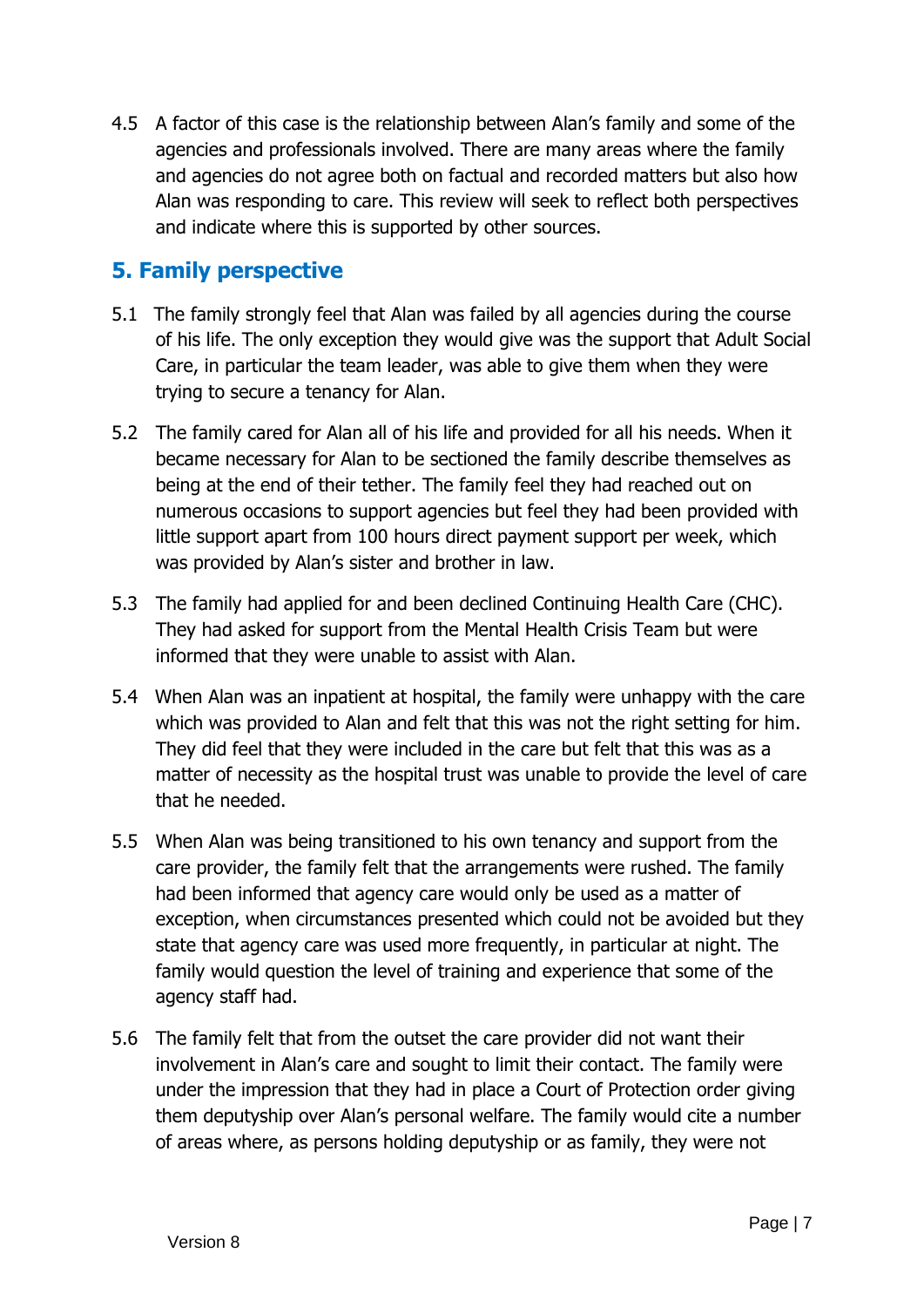routinely involved in decisions regarding Alan's care and medication, or where they were involved their voice was not heard.

- 5.7 When the family did become aware of changes in medication, they often voiced their concerns and felt that these and their experience of caring for Alan was not taken into account. They also state that additional locks were fitted at Alan's address without reference to Deprivation of Liberty (DoLs) implications or the nominated responsible person (Alan's sister) named in the Court of Protection Order.
- 5.8 Towards the time of Alan's death the family feel that his medication was being increased and that he was being over medicated. They strongly feel that in the 24 hours before his death Alan was given Codeine that was not properly recorded within the care notes and medical records.

## **6. Summary of Facts**

- 6.1 At the beginning of October 2018, Alan's sister contacted Adult Social Care (ASC) stating that the family needed support in the form of respite, and they were finding it difficult to cope. The sister informed ASC that any support would be best delivered at the family home address as Alan would find it difficult to cope elsewhere. The concern was passed to the Learning Disability Team for their urgent attention.
- 6.2 On 4th October 2018, both police and ambulance attended Alan's family address having been called by the family. Alan was said to be being aggressive, the family had attempted to call the mental health crisis team but had been unable to get a response. The GP also attended, and Alan was prescribed Diazepam to assist in calming him.
- 6.3 The GP followed up this visit in following days as Alan was suffering from his feet swelling. Alan was waiting for an inpatient bed but the nearest was said to be 200 miles away. The GP records show that if an inpatient bed could not be sourced then an acute medical admission may be required.
- 6.4 On  $10<sup>th</sup>$  October 2018, Alan was conveved to the hospital emergency department. Alan was at the time suffering from cellulitis<sup>2</sup> to his right leg, chest infection and a possible psychotic episode. An in-patient bed was sought for Alan, but a local bed could not be sourced. The hospital records show that a Deprivation of Liberty (DoLS) Safeguards authorisation was applied for and a

<sup>2</sup> Cellulitis - is a potentially serious infection of the deeper layers of skin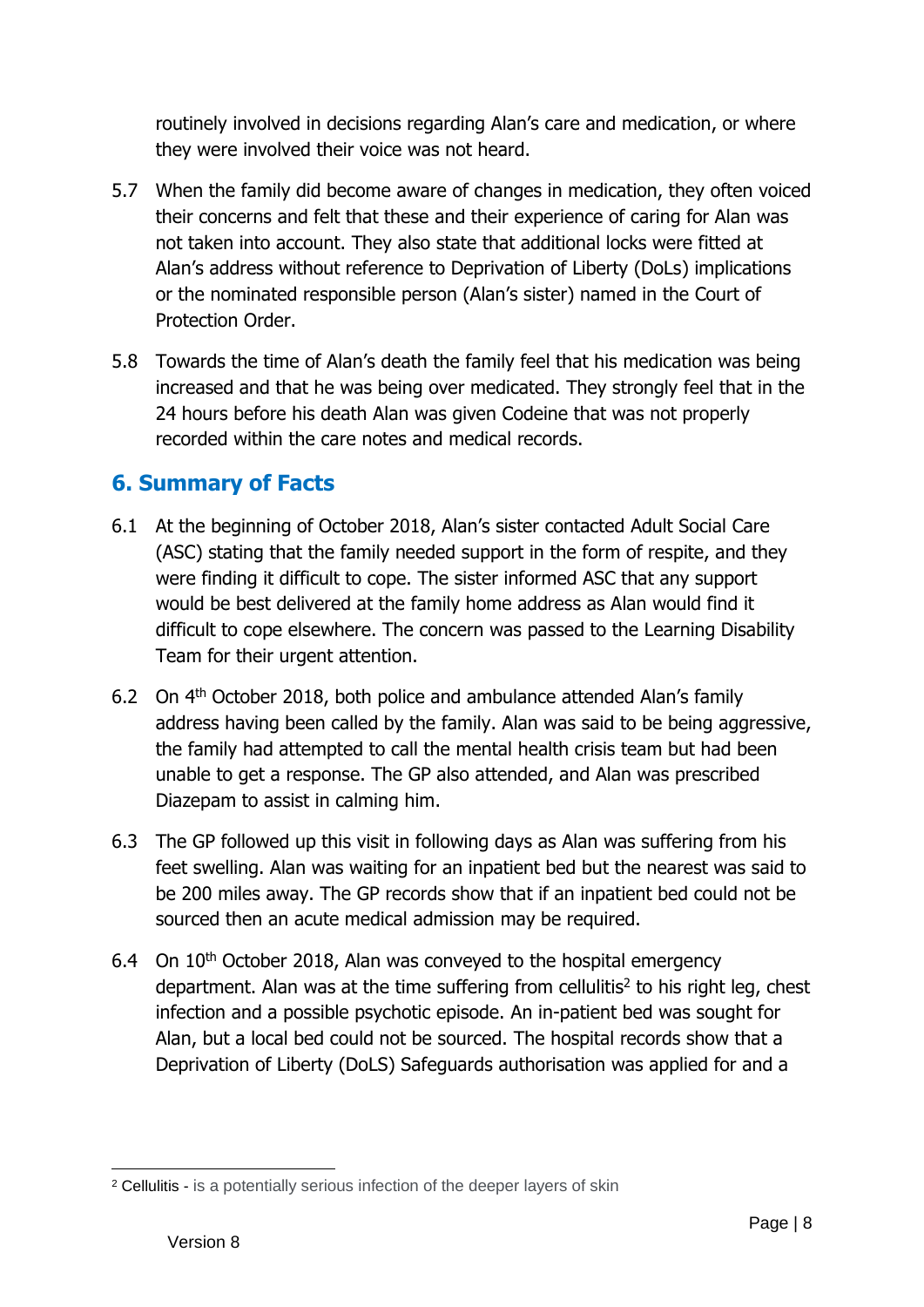mental capacity assessment carried out. Alan and the family were seen by the Learning Disability Acute Liaison Nurse (LDALN)<sup>3</sup>.

- 6.5 Discussion with the family showed that there were plans at that time for Alan to be admitted to an inpatient mental health unit in Darlington, the family were concerned as this was a considerable distance away and this would leave Alan isolated but if the need continued were happy to agree to this, although they would have preferred a more local provision.
- 6.6 Alan was assessed by mental health services and after discussion with the family, five days later, was discharged home to await a bed in a mental health unit which was available more locally.
- 6.7 The hospital recorded that during his stay in hospital Alan's family provided a significant amount of his care. They were involved in decision making regarding his treatment plan and in their words 'offering invaluable support to SWFT both with his care and insight into Alan's condition and needs'. The family provided the hospital with 'their shifts' to support the 2:1 carers that the hospital provided to Alan.
- 6.8 On being discharged from hospital Alan's GP received a discharge letter from the hospital. Following contact from Alan's mother the GP attended the home address on two occasions to give advice and reassurance.
- 6.9 On 24th October 2018, Alan was detained under section 2<sup>4</sup> Mental Health Act 1994 and admitted to hospital following what is recorded as a deterioration of his mental health over the previous six weeks, community acquired pneumonia and cellulitis. Alan was allocated a social worker from the Learning Disability Team.
- 6.10 On admittance there was a multi- disciplinary meeting (MDT) which discussed Alan's medication and his reluctance to accept this from staff. The family were consulted and gave their assistance. It was also noted that Alan presented as being unsteady on his feet due to benzodiazepine<sup>5</sup> being prescribed.
- 6.11 The family raised concerns regarding Alan's physical health and the link between this and the deterioration of his mental health.
- 6.12 In early November 2018, there was a post admission meeting at the hospital which involved Alan's family, hospital staff, Learning Disability Team, ASC and a

<sup>3</sup> LDALN – A joint funded post between CWPT and South Warwickshire Foundation NHS Trust (SWFT) to offer support to staff and liaise between the acute and Community Learning Disability Service.

<sup>4</sup> Section 2 Mental Health Act 1983 (admission for assessment) - [Section 2 Mental Health Act 1983](https://www.legislation.gov.uk/ukpga/1983/20/section/2)  (accessed 21/10/20)

<sup>5</sup> Benzodiazepines are a type of sedative that may sometimes be used as a short-term treatment during a particularly severe period of anxiety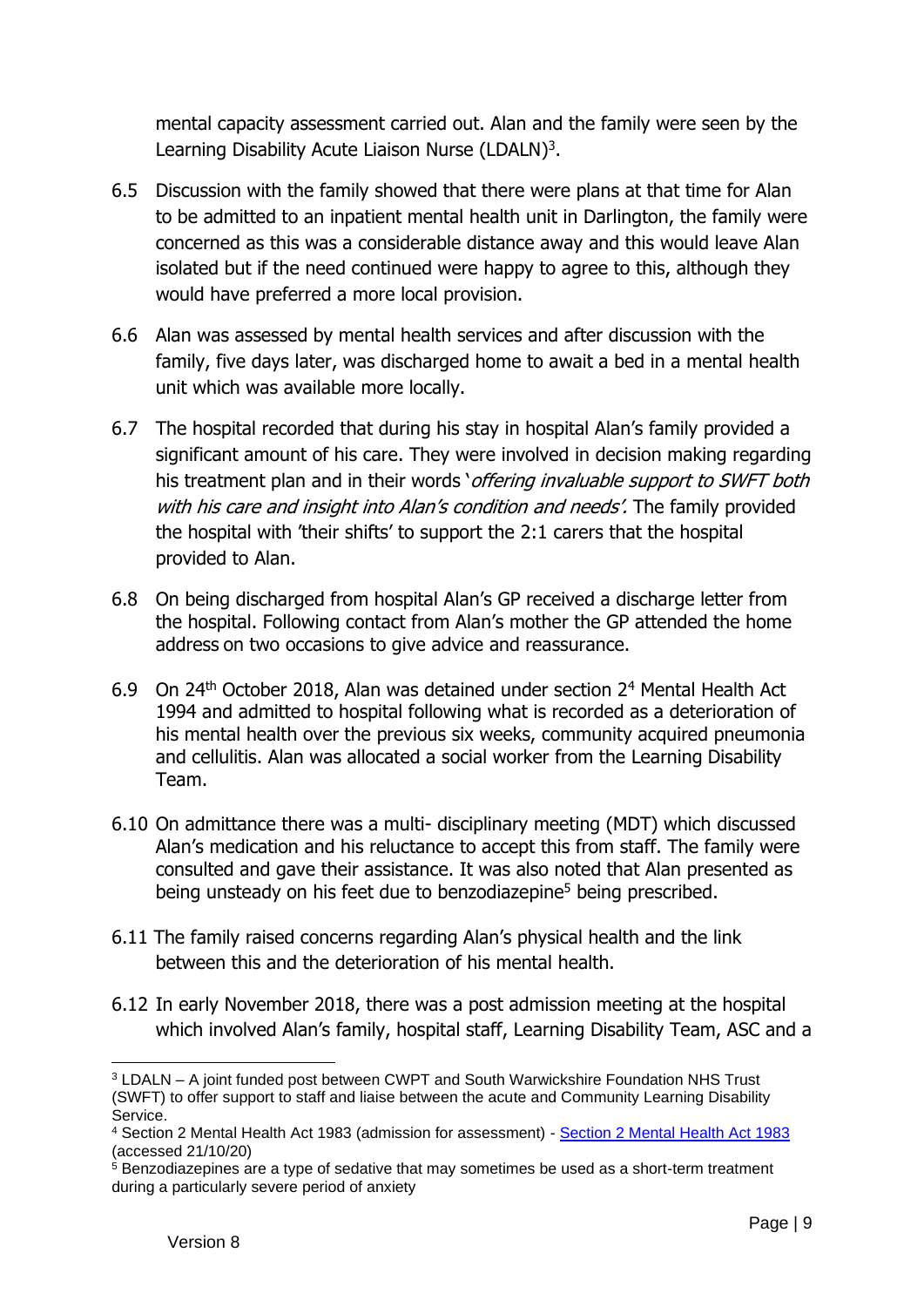professional advocate. During the meeting the family expressed that they were not happy with several aspects of Alan's care, including overlooking his swollen leg, medication administration and staff attitudes. The family felt that the hospital was not able to meet Alan's needs and asked whether he could be moved to residential care. This is the only occasion where an advocate was involved with Alan, as thereafter his family acted on his behalf.

- 6.13 In November 2018, at a care and treatment meeting attended by the family, Alan was assessed and further detained under the Mental Health Act but now under section 3<sup>6</sup> . It was also highlighted that since admission Alan's medication had been reduced by half.
- 6.14 In mid-January there was an MDT meeting at the hospital, which the family attended and are recorded as feeling care had improved. It was confirmed that Alan had been formally assessed as lacking the mental capacity to make informed decisions regarding his discharge destination. There are conflicting agency records whether the family agreed with a view that it was in Alan's best interests not to be discharged home and specialist supported/residential accommodation should be found. Various options were discussed with the family and it was agreed that residential care would be the best option. The Speech and Language Team (SALT) had created a speech book, which was considered positive by all.
- 6.15 At the beginning of March 2019, Alan's family had visited two potential residential providers. The family selected a local care provider. At a review meeting a best interest decision was made that Alan should be discharged to the care provider. A plan was also finalised to manage gifts being given to Alan by the family. This issue was to be a source of tension between the care provider and Alan's family.
- 6.16 In April 2019, the family raised concerns with the hospital that they felt there had been errors in Alan's medication. This coincided with Alan suffering a condition where he tended to lean to one side. Alan also attended accident and emergency with a fractured toe around this time.
- 6.17 In April 2019, an application for housing was received by Stratford District Council completed by staff from ASC. The housing team then engaged with ASC to provide a pathway for housing for Alan. There was regular contact between the family and housing, but housing felt limited in what they could share, due to Alan's inability to consent and an order from the Court of

<sup>6</sup> Section 3 Mental Health Act 1983 (admission for treatment) - [Section 3 Mental Health Act 1983](https://www.legislation.gov.uk/ukpga/1983/20/section/3)  (accessed 21/10/20)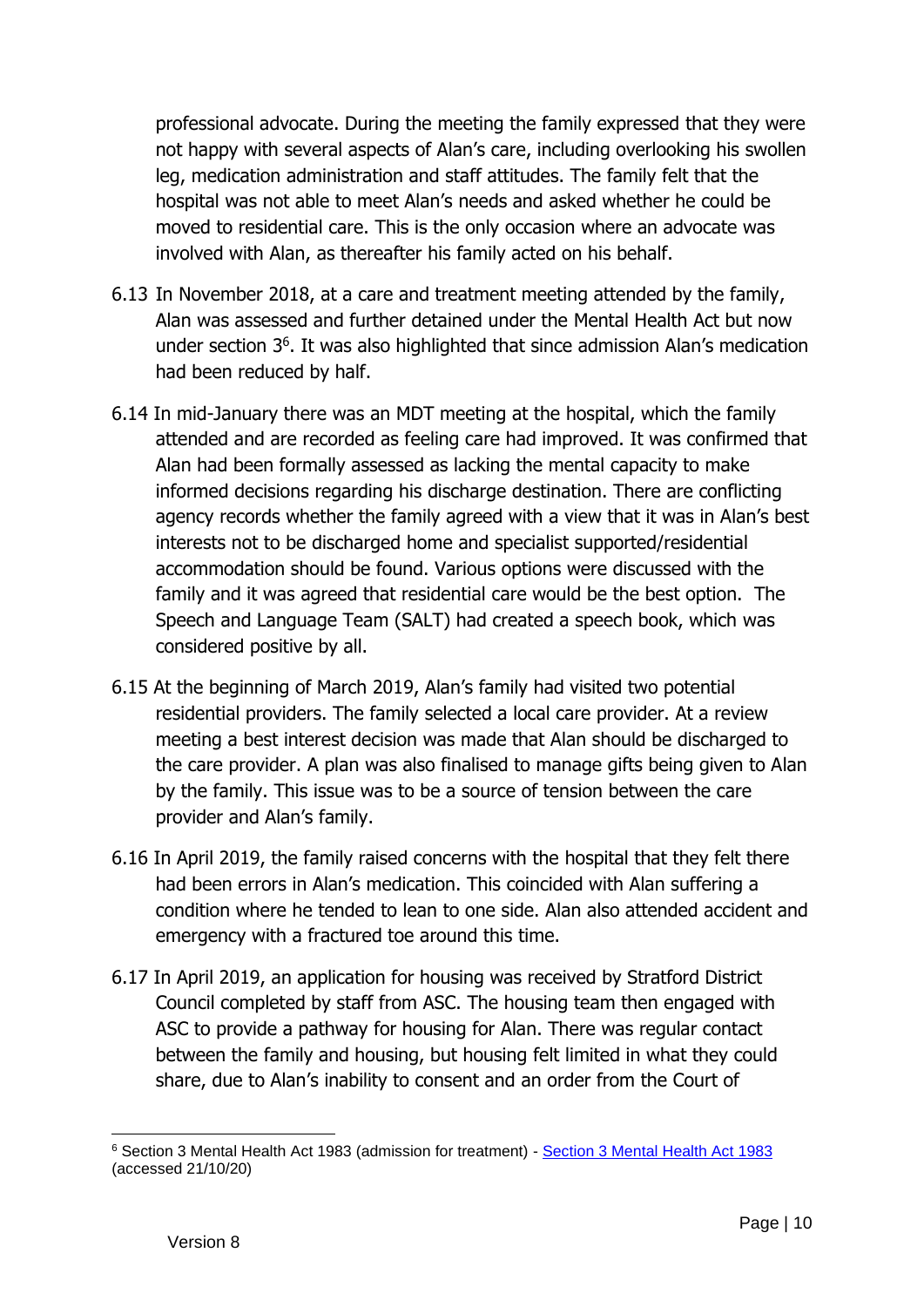Protection not being in place. The family feel they were very well supported on this aspect by ASC.

- 6.18 The housing department felt under considerable pressure to progress the rehousing of Alan. Throughout the exchanges the authority sought clarification on the legal status of the MDT being able to secure a tenancy on Alan's behalf. As, at this time, there was no order from the Court of Protection or Power of Attorney in place, the housing authority was unable, despite best efforts, to progress the application.
- 6.19 On 9th May 2019, ASC carried out a formal review into Alan's support and care.
- 6.20 Around this time the family further expressed concerns over Alan leaning and the assessment of this condition. Alan had been referred to physiotherapy and neurology, there was a review of Alan's medication and Risperidone was reduced and codeine was introduced.
- 6.21 In June 2019, a mental health tribunal was held at the hospital and it was decided that Alan was to remain under section 3, Mental Health Act.
- 6.22 Towards the end of June 2019, a suitable property was identified for Alan. There had been considerable dialogue between ASC and the housing authority to secure the tenancy and work with the organisation who held and managed the authority's housing stock. As Alan's situation required priority the housing authority and ASC were able to overcome Alan's inability to secure his own tenancy and no court order being place at this stage. This was undertaken as a matter of exception due to Alan's homelessness status and the priority of his situation.
- 6.23 At the beginning of July 2019, ASC created a formal care support plan in readiness of Alan's discharge. The plan recorded Alan's 24-hour supervision and monitoring due to his lack of awareness of his needs, and risks to himself. It detailed that 'Alan requires 2:1 support with managing his personal hygiene, his toilet needs, ensuring he is dressed appropriately, making use of his home safely, managing and maintaining his nutrition, accessing and being part of his community, maintaining a habitable home, and maintaining his family relationships.'
- 6.24 On 19<sup>th</sup> August 2019, Alan was discharged from the Hospital under section  $17<sup>7</sup>$ MHA (leave of absence) to his new bungalow. This had been preceded by transition and planning meetings, which included members of the family, staff from the care provider, hospital staff, Learning Disability Team, CCG and Occupational Therapy. A communication protocol was put in place detailing how the care provider would communicate with the family and a plan to

<sup>7</sup> Section 17 MHA 1983 (leave of absence from hospital) - [Section 17 MHA 1983 \(](https://www.legislation.gov.uk/ukpga/1983/20/section/17)accessed 22/10/20)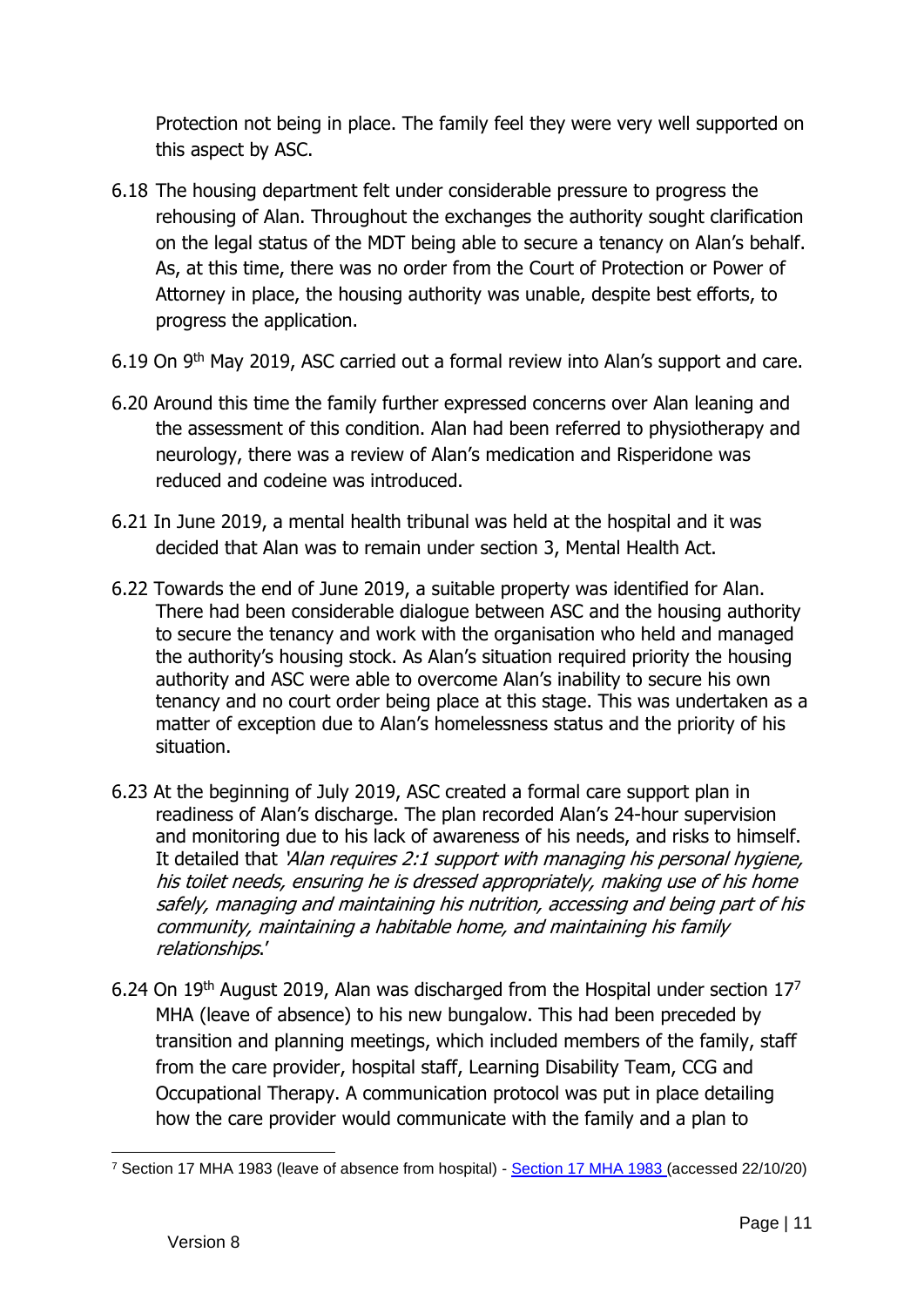eradicate the use of presents from the family as rewards. It is apparent that the GP surgery was not informed of Alan moving from the hospital to his own accommodation.

- 6.25 The care provider state that Alan to initially settled well into his new home, although the family had some early concerns. This is supported by the Learning Disability nurse, who commented that Alan settled well and seemed happy. Within days Alan's mother visited the bungalow unannounced. She was described as being angry and was concerned that agency staff were being used to provide Alan's care. It is clear from the care provider's records that daily contact was maintained with the family, with contact up to three or four times a day. The use of agency staff was an area of continued concern for the family.
- 6.26 On 20th August 2019, Warwickshire Legal Services were instructed by the ASC social worker to apply to the Court of Protection for a deprivation of liberty authorisation for Alan. The application included a request to authorise Warwickshire County Council to enter into a tenancy agreement on Alan's behalf. This was submitted on 28<sup>th</sup> August 2019 and granted by the Court on 6<sup>th</sup> September 2019. This order also conferred the role of Relevant Person's Representative  $(RPR)^8$  on Alan's sister.
- 6.27 Alan's parents had also made two applications to the Court of Protection, the first being for deputyship for matters of finance and property on  $11<sup>th</sup>$  July 2019 and the second being for permission to apply for health and welfare deputyship on 22nd July 2019.
- 6.28 The application for deputyship for health and welfare was considered by the Court on 29th August 2019 and initial orders were made granting Alan's parents' permission to proceed with their application for deputyship. Copies of the application and supporting paperwork, together with the Court's initial order, were served on ASC as required but it is not clear what happened to it. It is also clear that other agencies received copies of this order.
- 6.29 It would appear that neither of the applications for deputyship resulted in a final order. The finance and property application was dismissed on the basis that Alan had no property. The health and welfare application did not lead to an order for deputyship being made by the Court. What is clear is that all agencies involved in the care of Alan, except ACS, were under the impression that the order giving the family deputyship for matters of health and welfare had been granted. It is of note, that in any case, no agency with

 $8$  Relevant Person Representative (RPR) – the role of a RPR is to maintain contact with the relevant person, and to represent and support the relevant person in all matters relating to the deprivation of liberty safeguards, including, if appropriate, triggering a review, using an organisation's complaints procedure on the person's behalf or making an application to the Court of Protection.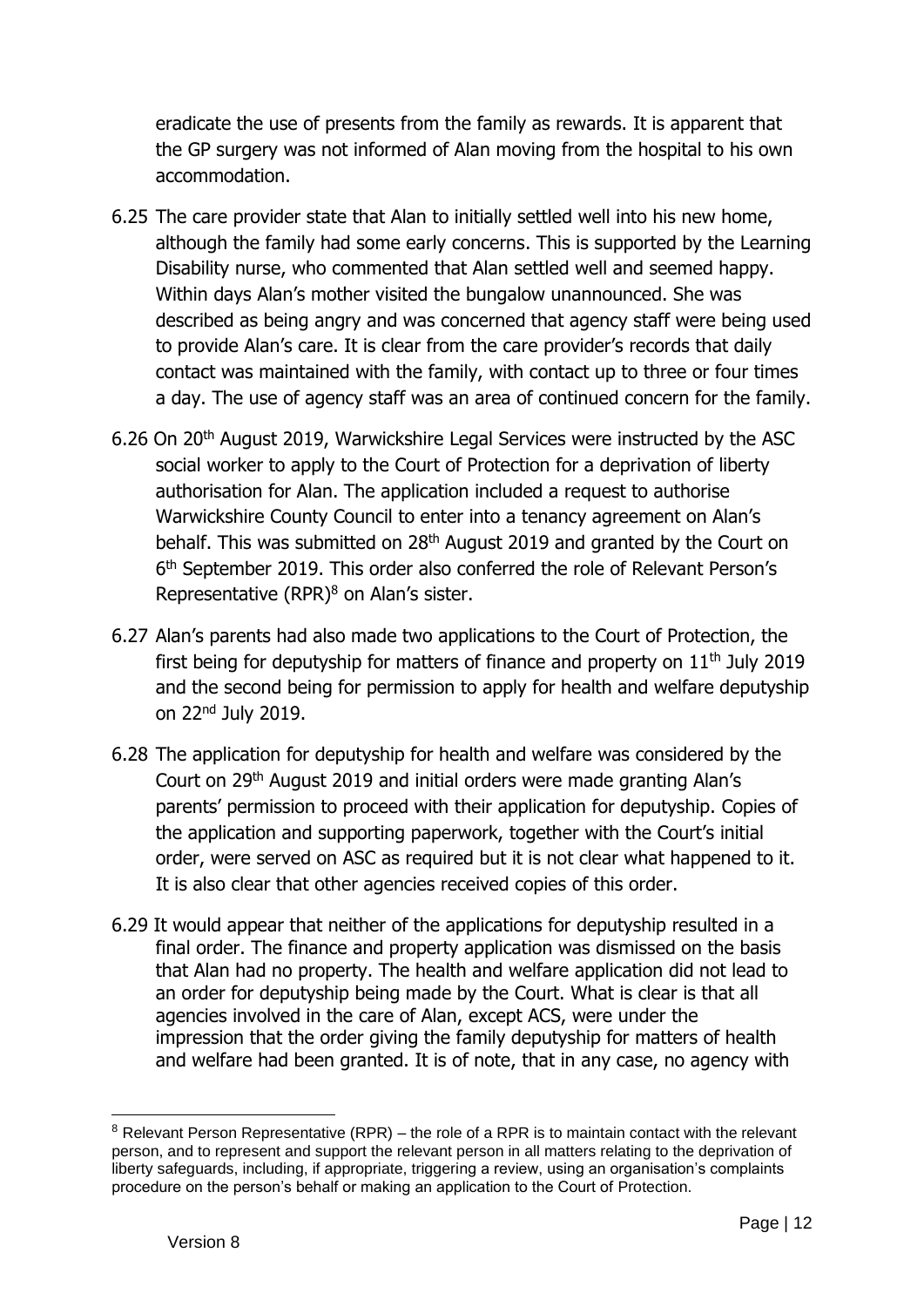knowledge of the application for health and welfare made any representation to resist it.

- 6.30 At the beginning of September 2019, there was a post discharge meeting at the Hospital. This was attended by Alan's family; the records show that all parties at the meeting stated that the placement and support from the care provider was going well. Alan was formally discharged from the hospital and from the section 3 MHA order. The GP was not informed by the hospital of the discharge and only became aware when there was a later request for a change in medication for Alan.
- 6.31 In mid-September there was a meeting with the family. At the meeting the family raised concerns they had over costs being incurred by Alan. There was also discussion regarding the family giving gifts to Alan, which was a source of tension between the family and the care provider. As a result of the discussion that the family assumed the responsibility for shopping for Alan.
- 6.32 It is important to note that up until this point the care provider and indeed other agencies, such as ASC, had received mainly positive feedback on the quality of care being provided to Alan by the care provider.
- 6.34 In September and October 2019, the care provider recorded incidents involving Alan, the first was Alan's reluctance to return from a pub visit resulting in aggression towards staff and the second followed a visit from Alan's sister and Alan anticipating a present and being aggressive towards staff.
- 6.35 In October 2019, there continued to be tension between the family and the care provider, the care provider felt that it was difficult to establish a routine due to the frequency of the family visits.
- 6.36 Towards the end of October 2019, there was a discussion between Alan's sister and the care provider regarding concerns that the family had about the use of the heating in Alan's bungalow and over the variety of activities that Alan was being offered. The social worker visited Alan and recorded that he appeared happy and well. Alan had suffered an ear infection for which he had been prescribed antibiotics.
- 6.37 In November 2019, ASC requested the need for an MDT as Alan's placement was at risk of breaking down due to a breakdown in relationship between the Alan's family and the care provider. This request was made on three occasions to all relevant parties, but the CCG were reticent to become involved in the tension between the family and care provider.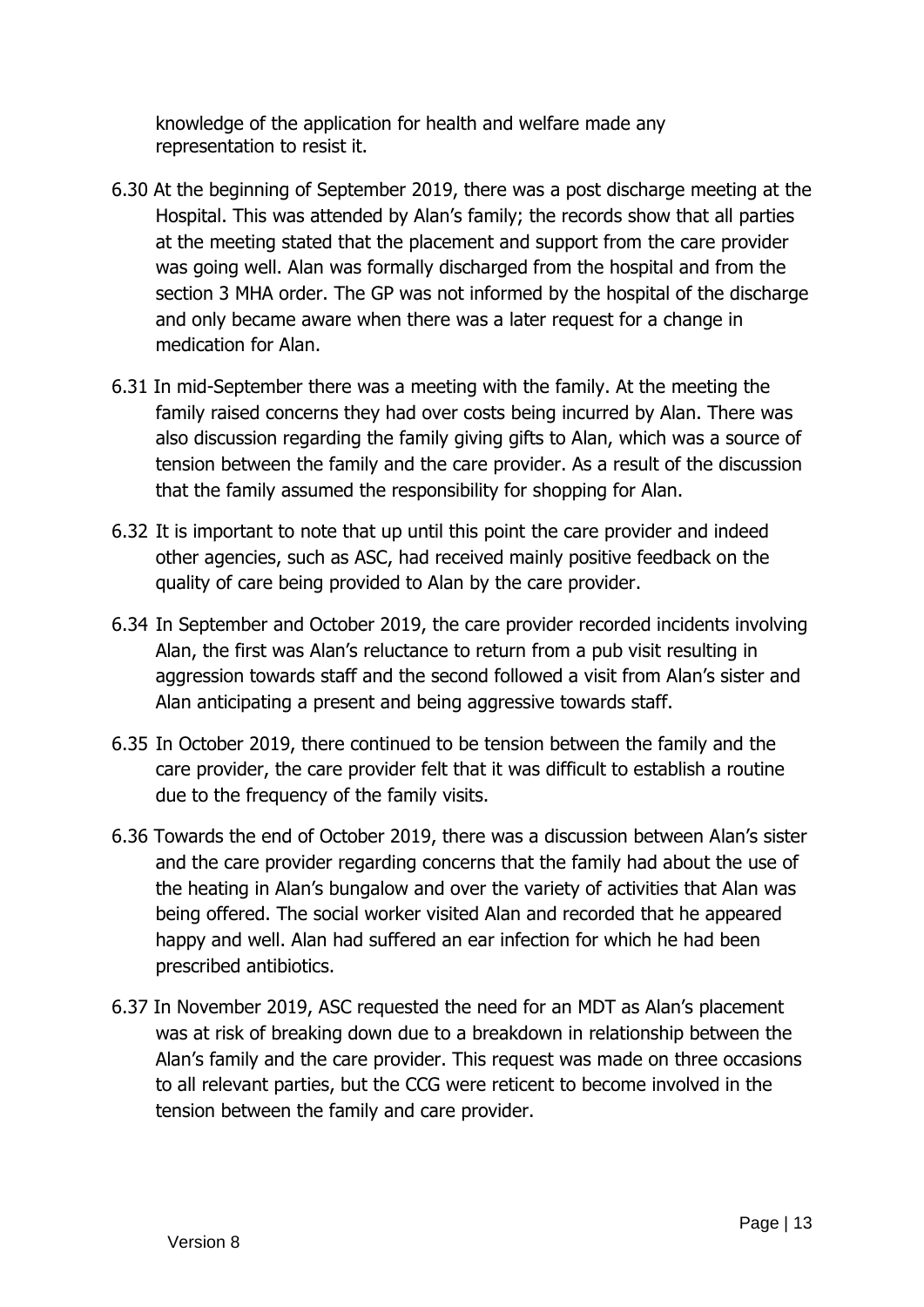- 6.38 There also appears to have been an escalation in Alan's challenging behaviour with 6 incidents recorded by the care provider in late November and early December. A full MDT was scheduled for 19th December 2019.
- 6.39 On  $1<sup>st</sup>$  November 2019, there was a Care and Treatment Review<sup>9</sup>, this was attended by the clinical commissioning practitioner, commissioner, the care provider staff and an expert by experience.
- 6.40 During November 2019, Alan was seen by the GP for a painful ear and a lump on his foot. The family continued to have concerns over Alan's welfare and the support that was being afforded to him by the care provider staff.
- 6.41 On 23rd November 2019, the care provider recorded that there was a change to Alan's previously settled sleep pattern.
- 6.42 At the end of November 2019, the GP received a letter from the Learning Disability Team requesting an increase in Risperidone from 1 mg twice daily to the same dose three times daily. This coincided with the care provider noting that Alan's behaviour had become more violent with him 'hitting and lashing out' at staff. They passed their concerns to ASC who discussed a plan to use  $PRN<sup>10</sup>$  as prescribed and maintain vigilance over Alan's physical health.
- 6.43 At the beginning of December 2019, Alan's mother again voiced concern regarding the son's increase in medication and requested a discussion with the consultant psychiatrist. Alan's mother stated that the medication was making Alan unsteady on his feet.
- 6.44 On 3rd December 2019, Alan was at a function with carers when he became unsettled and refused to leave when asked. Alan was distracted with a present from under the Christmas tree with good effect. When he arrived home Alan refused to go to bed and became destructive. An incident report was completed which notes that locks may have to be fitted to the lounge door, but this would have to be subject of an MDT.
- 6.45 On  $5<sup>th</sup>$  December 2019, Alan was out with care staff at an activity when his behaviour was described by staff as dangerous and displaying destructive behaviour. Alan was said to be striking out at staff. At one point Alan fell through a fire door. The incident report refers to considering level 2 Non-

<sup>9</sup> A **Care & Treatment Review** (CTR) is a meeting about an adult who has a learning disability and/or autism and who is either at-risk of being admitted to, or is currently detained in, an in-patient (psychiatric) service.

<sup>10</sup> PRN - The PRN prescription stands for '**pro re nata**,' which means that the administration of medication is not scheduled. Instead, the prescription is taken as needed.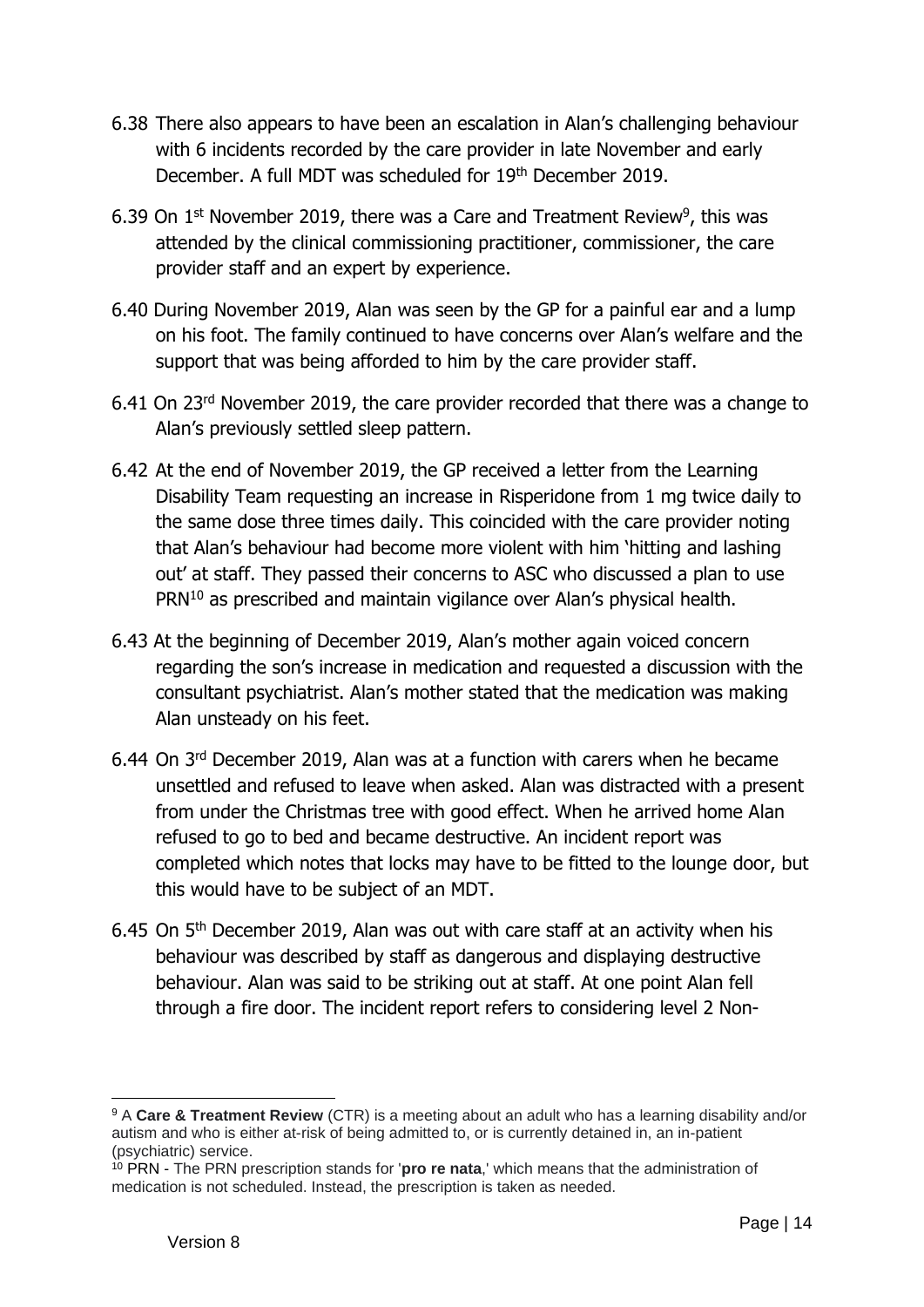Abusive Psychological and Physical Intervention  $(NAPPI)^{11}$  but again recognises the need for an MDT to discuss this.

- 6.46 On 6th December 2019 the care provider staff recorded a further incident with Alan between 7.50 pm and 3.30 am the following morning. The incident centred around Alan not wanting to go to bed. It is reported that Alan used destructive behaviour to property and struck out at staff. During the course of his behaviour Alan fell 'gently' against a chair. Medication in the form of PRN Diazepam was administered.
- 6.47 The care provider staff also contacted the Crisis Team seeking advice after a sudden change in Alan's presentation (four days). The plan was to increase the night-time regular dose of Risperidone (i.e. 1 mg morning, 1mg afternoon and 2 mg at night). On  $7<sup>th</sup>$  December 2019, the consultant psychiatrist increased the Risperidone on the 6 p.m. dose from 1 to 2 ml. The following day the night-time care staff for Alan was changed to two waking members of staff.
- 6.48 It is apparent around this time locks were fitted to the lounge and bathroom doors in Alan's flat. There was no MDT best interest discussion regarding this decision. The care provider state that the family agreed to this, but the family would strongly dispute this. The family state that locks on doors were mentioned during a phone call early in December but the family stated they were against this and as they felt it would not be a good idea for Alan.
- 6.49 Copies of the care provider waking night records would indicate that there were incidents of challenging behaviour on  $9<sup>th</sup>$  and  $11<sup>th</sup>$  December 2019. These records would indicate that staff locked the lounge door on these occasions to prevent Alan gaining access. In the early hours of  $11<sup>th</sup>$ , the record indicates that Alan was banging on the lounge door until 6.45 a.m. Neither of these incidents were subject of incident reports by the care provider.
- 6.50 It was apparent that at this time Alan was not sleeping well and had started to spend nights in a chair or sofa. On 10<sup>th</sup> December 2019, the GP visited Alan after staff reported that he had redness to his leg and a cough. Alan was prescribed antibiotics.
- 6.51 On 12th December 2019, Alan was seen at home by the consultant psychiatrist, learning disability nurse, and the care provider staff. Alan's mother was also present. The care provider reported that there had been some improvement since the increase in Risperidone. Alan was prescribed regular doses of diazepam (4 mg at night – total daily dose 10 mg). Alan's mother expressed concern over the use of diazepam as it had previously made Alan unsteady on

<sup>11</sup> NAPPI - Non Abusive Psychological and Physical Intervention (accessed 09/12/20) - [NAPPI](https://www.nappiuk.com/)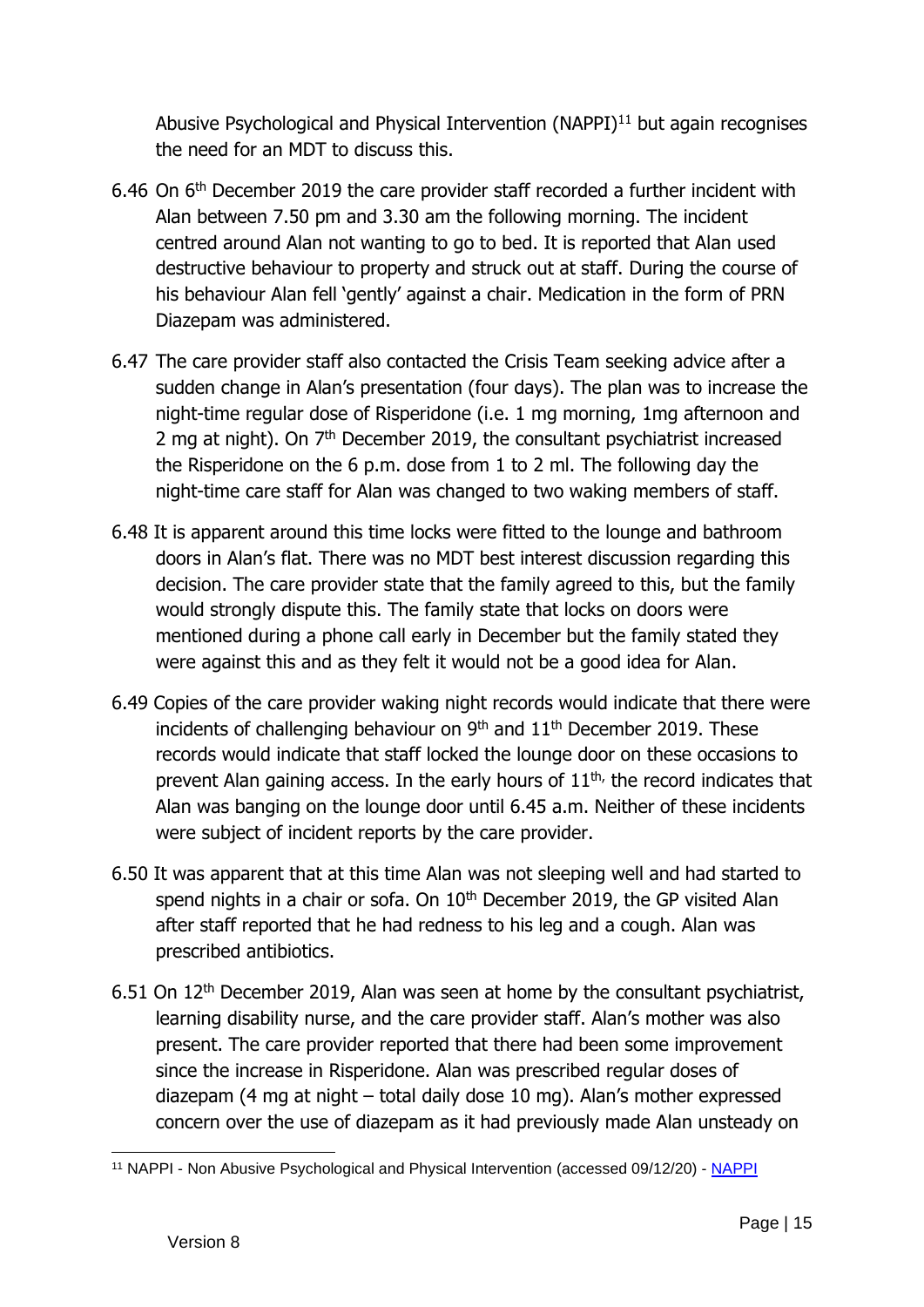his feet. In an email, later the same day, Alan's sister asked for additional pain relief to be considered for Alan and also expressed a concern regarding the use of diazepam.

- 6.50 On 12th December 2019, a further incident report was completed by the care provider describing Alan as being highly anxious and agitated between 8.00pm and 10 pm. He repeatedly asked for his mother to come around, staff attempted to reassure Alan. Alan was striking out at staff and they had to employ NAPPI blocking tactics, eventually staff, on advice from the on call manager locked themselves in the lounge. Alan remained outside and could be heard striking the door. Alan was said to calm down before night-time staff arrived.
- 6.51 When the agency night staff arrived it was established that neither of the staff had previously worked with Alan. The care provider states that there was a full handover between the late turn staff and the agency night staff. This included being given access to Alan's communication passport, his Medication Administration Record (MAR) and a detailed history of recent interventions and incidents involving Alan.
- 6.52 When it became known to the on-call care provider manager, that agency staff with no prior knowledge of Alan had been sent, they made themselves available for contact by phone. Calls were made to this manager on 5 occasions for advice and the manager attended the bungalow at 3.52 am. An advanced nurse practitioner (ANP), who knew Alan was called and attended at 4.50 am. Alan was assessed for additional pain relief in the form of Codeine and prescribed 30-60 mg four times a day. Once the ANP left Alan is described as 'demonstrating signs of mania' and PRN 2 mg Diazepam and Codeine for pain relief was administered. At 6.15 am Alan fell asleep in a chair.
- 6.53 On the morning of 13th December 2019, the care provider called the GP as Alan was asleep and they wanted advice on giving him his medication. At this point the GP was not aware of the medication changes as prescribed by the consultant psychiatrist the previous day. There is currently a project which will introduce an Integrated Care Record and this will make key information, such as changes in medication, visible across all NHS services as they are entered.<sup>12</sup>
- 6.54 On the night of the 13th December 2019 and into the hours of the early morning 14th December 2019, Alan is said to have a very settled night, which was incident free. He was administered 4 mg Diazepam at 7.00 pm in accordance with the short course prescription. This was to manage his bipolar

<sup>12</sup> Coventry and Warwickshire Integrated Care Record - [www.happyhealthylives.uk/our](http://www.happyhealthylives.uk/our-priorities/digital-transformation/integrated-care-record/)[priorities/digital-transformation/integrated-care-record/](http://www.happyhealthylives.uk/our-priorities/digital-transformation/integrated-care-record/)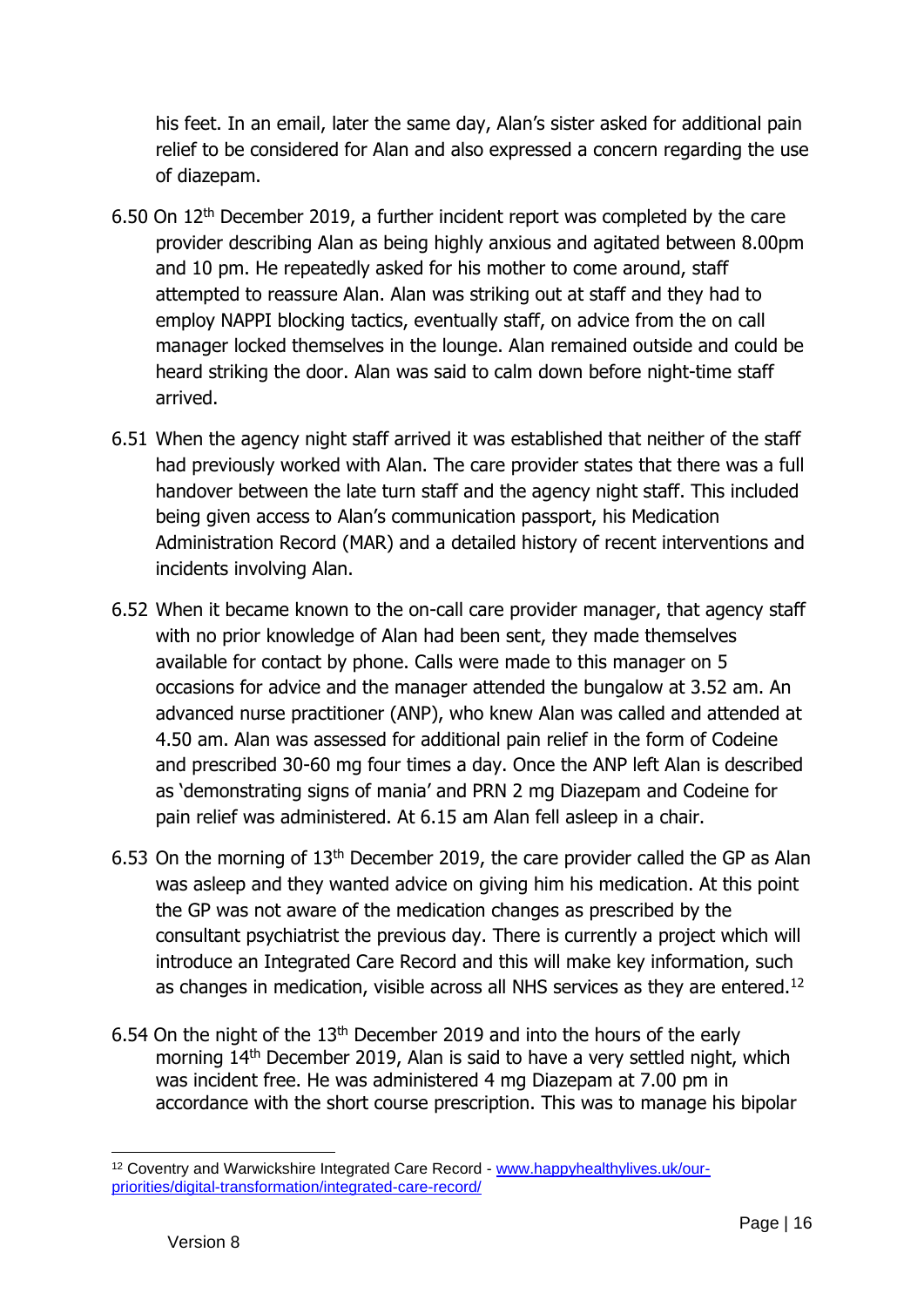relapse. He was monitored throughout the night by staff and was heard snoring and described as breathing normally.

- 6.55 On 14th December 2019, at 7.39 a.m. an ambulance was called to Alan's address as Alan had been found unresponsive by the carers on a sofa where he had been sleeping.
- 6.56 The records form the ambulance call state that the carers were instructed to move Alan to the floor, they responded that Alan was already on the floor. On attendance the ambulance crew noted that Alan was breathing noisily and a partially occluded (blocked) where vomit was evident. There was evidence of a dried substance around Alan's mouth.
- 6.57 It was recorded on his initial notes that there was a query regarding a Codeine overdose. As part of Alan's initial treatment, he was administered two separate doses of a medication used to counteract Opiate overdose (Naloxone).
- 6.57 Alan was admitted to the intensive care unit, the hospital notes on admission describe Alan as being very unwell and it was suggested that his condition could have been due to a prolonged lack of oxygen. Alan passed away on 22nd December 2019. Alan's family raised concerns regarding the levels of medication Alan had been given and the hospital informed the family that the Coroner would be notified. A notification to the Coroner was subsequently made.

### **7. Analysis of involvement**

- 7.1 How well was the need to engage the family in the decision making, as detailed in the Court of Protection Order, understood by agencies supporting the adult?
- 7.1.1 When Alan was initially discharged from hospital, he was under a section 3, MHA order and was later discharged under section 17 MHA, which allows for a leave of absence from a hospital. Alan was formally discharged from the Hospital and section 3 MHA on 3rd September 2019.
- 7.1.2 The deprivation of liberty order applied for by and granted to Warwickshire County Council on 6<sup>th</sup> September 2019 confirmed that under the MCA, Alan lacked capacity to (i) Litigate the proceedings (ii) Make decisions about where he should live (iii) Make decisions as to his care (iv) Enter into a tenancy. The order authorised a deprivation of liberty as described in Alan's care plan (June 2019) and the Council's DOLS application. It also appointed Alan's sister as his Relevant Person's Representative. The order further authorised the Council to enter into a tenancy agreement for the address secured for Alan as his place of residence. If urgent or planned more restrictive measures were to be put in place a further application should be made to the Court.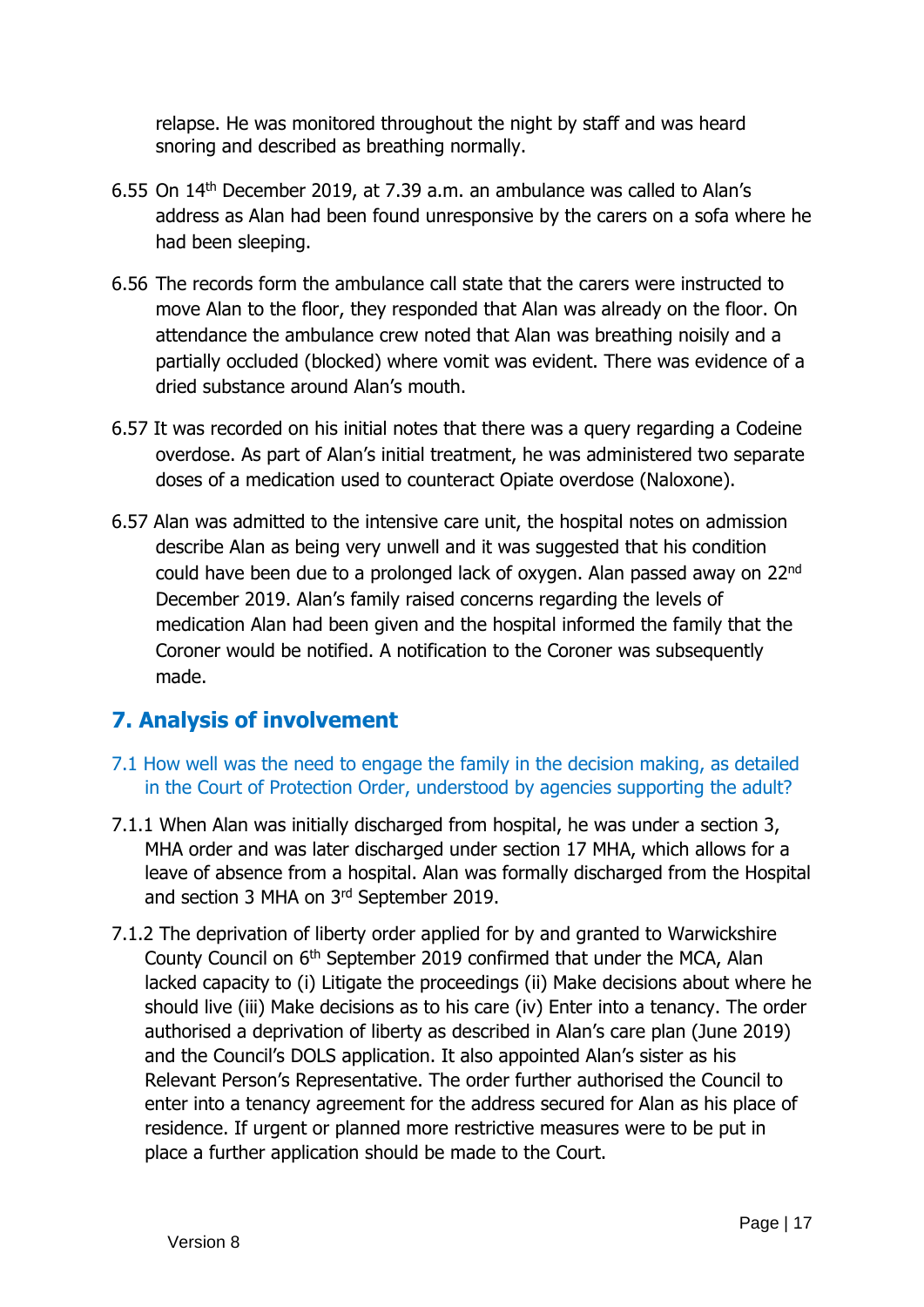- 7.1.3 The accompanying DOLS application set out that the responsible authorities for the care placement were South Warwickshire CCG and Warwickshire County Council. The application recognised that during the day Alan would have access to all areas of his home but during the night the kitchen door would be locked for safety reasons.
- 7.1.4 Just prior to this application being made the family had made an application to the Court of Protection for deputyship in relation to property and finance and more significantly health and welfare. The family were under the impression, when they received official court paperwork, that orders had been granted giving them deputyship. This paperwork was in fact a notification that their application and the initial court orders relating to the case should be served on the GP, Head of Social Care and the Head of the CCG. This would allow these agencies to make any representations to the Court, should they wish to oppose an order for deputyship being made. Professionals who have seen this paperwork as part of this review agree that it would be easy for families or indeed professionals, receiving this to reach the conclusion that this was the deputyship order itself, rather than the preliminary stage in the court process. .
- 7.1.5 The paperwork did reach agencies and as a result the family and all agencies, except ASC, involved with Alan's care believed that the family had deputyship over Alan's health and welfare. As far as ASC were concerned at this point the legal position was not clear. The legal case was, as the process had not been completed the order was not effective. It is of note that no agencies, to the knowledge of this review, sought to oppose the family's application. However, it should also be noted that the grant of deputyship would not have been a foregone conclusion. The Courts generally take the view that an application for a welfare deputy will not normally be necessary because most care and treatment decisions can be made by those involved in providing care, so long as they are acting in the person's best interests. The Court will only appoint a personal welfare deputy in the most difficult cases. Examples might include where there is a history of disputes within the family, or where the person is at high risk of abuse or when there is a need for someone to make a series of linked welfare decisions over time. In cases where there are disputes between the incapacitated person's family and the agencies involved, these would usually be decided individually by the Court, rather than by making a deputyship order. Whatever the individual agency understanding was, there was significant confusion, which required clarification.
- 7.1.6 Had a deputyship order been in place then Alan's parents would have 'stood in Alan's shoes' for all health and welfare decisions relating to his care and treatment. They would have been in a position to give or refuse consent to all such decisions.
- 7.1.7 Even without this or other legal authority, such as a Lasting Power of Attorney, his family should have been consulted by decision makers on Alan's best interests when decisions were being taken. Alan's sister also had a specific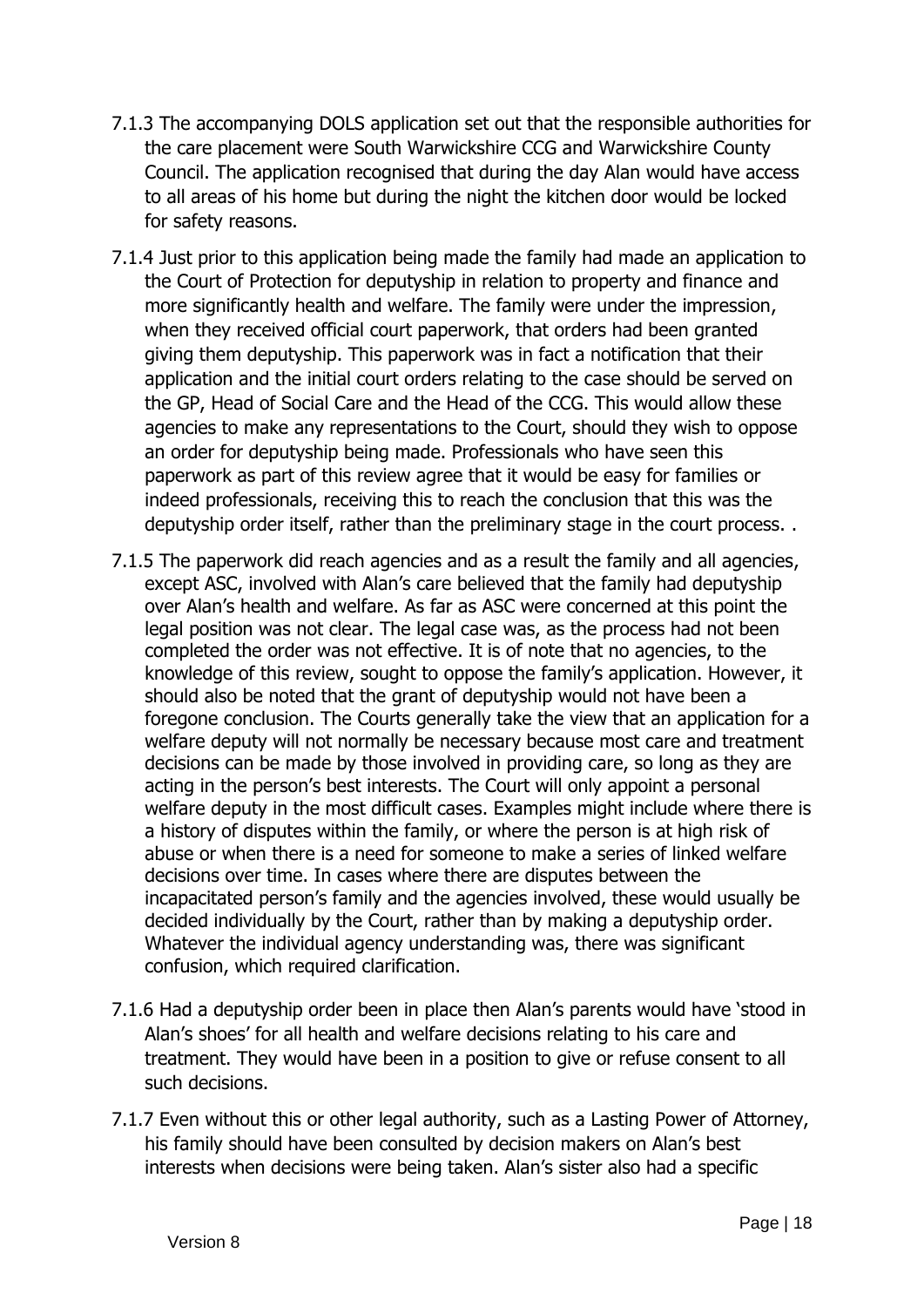responsibility for the DOLS application to monitor the care plan and request a review by the Court if she felt that it was no longer meeting Alan's best interests.

- 7.1.8 At the end of November 2019, the GP was contacted by the LDT and a request was made to increase Alan's Risperidone, this was agreed. The family were informed of this intention and voiced their concerns. It is not evident that there were constructive discussions with those involved in Alan's care, including his family regarding his best interests. Had the CoP order for health and welfare been in place, the GP and LDT would have been acting against the deputyship.
- 7.1.9 The BMA Guidance on best interest decision making for those who lack capacity<sup>13</sup> advises that where there is a deputyship, the order should be seen and the provisions of the order understood. Had this been requested it would have been noted that the deputyship order had not been granted.
- 7.1.10 Where there is a dispute on best interests, there should be attempts to reach a consensus, if this is not possible the family should have been advised as to what options were available to them.
- 7.1.11 Restrictive measures were put in place without appropriate best interest discussion involving those involved in Alan's care. A deterioration in Alan's mental health and behaviour resulted in the care provider fitting locks to the lounge and bathroom doors. The care provider state that the bathroom lock was a replacement standard bathroom lock to allow privacy as opposed to restrict access, although photographs held by the family would suggest that this is not the case. The incident report on  $12<sup>th</sup>$  December 2019, indicates that staff prevented Alan's entry to the lounge to protect themselves. This action was not the subject of any best interest discussion. The care provider contend that this was agreed with the family, but the family would dispute this and there are no records to substantiate that there was a best interest discussion and agreement. Any such a discussion at this time is not recalled by other professionals. In particular Alan's sister should have been party to any discussion or decision in this area as a person holding the status of a RPR as granted by the Court of Protection.
- 7.1.12 Overall there was a confusion that existed with all agencies as to what CoP order was in place and therefore what level of authority the family had in decision making in various aspects of Alan's life. That aside the family were not involved in some best interest decision making and the provisions of the Mental Capacity Act were not always considered and used.

<sup>13</sup> BMA, 2019 Best interests decision-making for adults who lack capacity A toolkit for doctors working in England and Wales (accessed 09/12/20) - BMA - [Best interests toolkit](https://www.bma.org.uk/media/1850/bma-best-interests-toolkit-2019.pdf)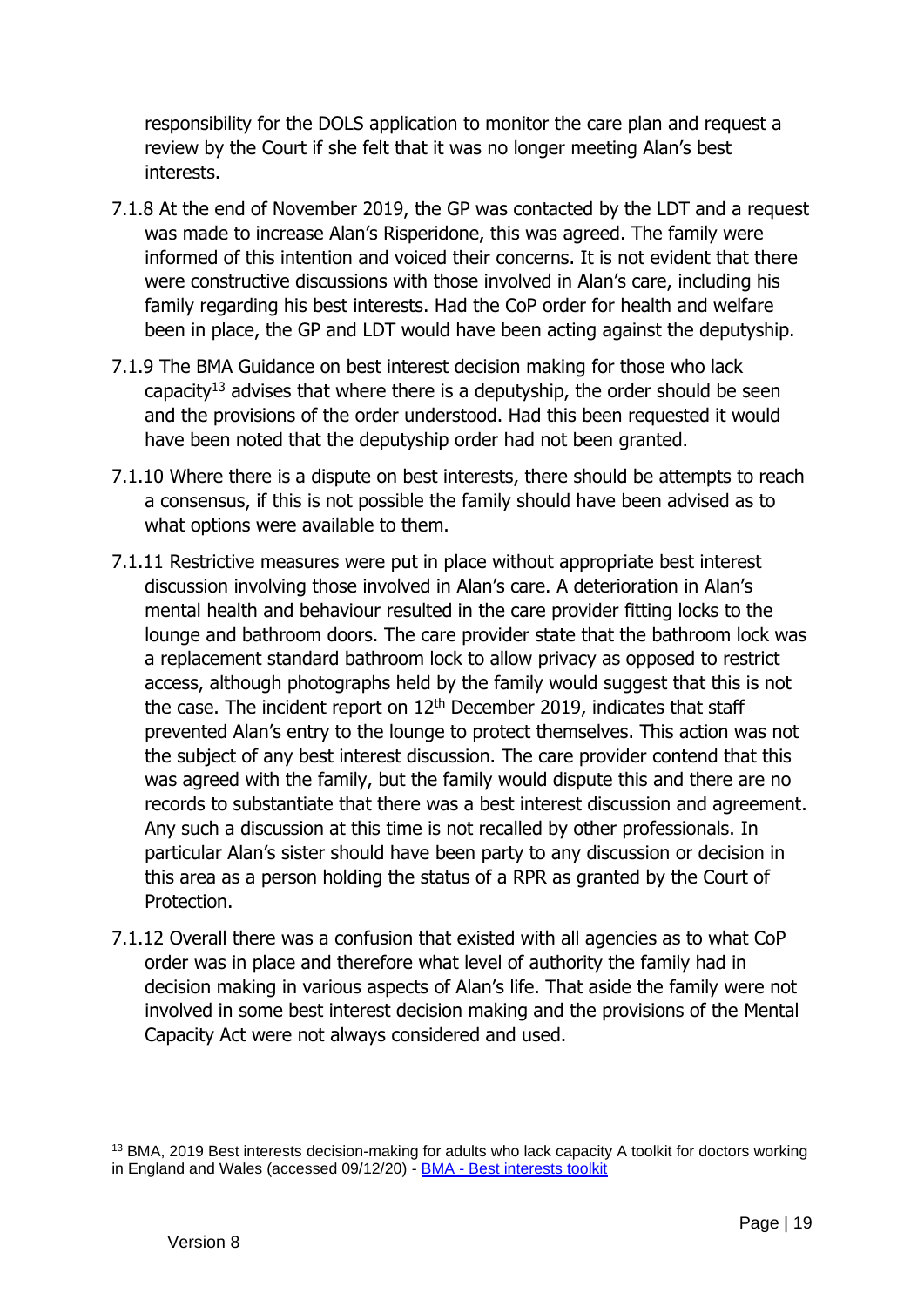### 7.2 Was historic information taken into consideration and shared between agencies on prescribed treatment pathways?

- 7.2.1 The family had cared for Alan all his life. Their experience and knowledge of Alan, the person, was invaluable in understanding Alan's needs. This was recognised by the hospital in October 2018, when Alan was detained under the section 2 order. The hospital noted that the family provided a significant amount of care, offering invaluable support and insight into Alan's condition and needs.
- 7.2.2 The hospital recorded that there was regular liaison with the family, who were very involved with Alan's care. The LDALN liaised between the both Trusts, providing the inpatient care and the Trust who was to be providing the post discharge care. The family were recorded as being 'exhausted and struggling to cope' however they still maintained a 24-hour rota system to support Alan's care.
- 7.2.3 Due regard was given to family views regarding their concerns of Alan being discharged to a residential bed some distance away and as a result Alan was discharged to his family home. Within one-week Alan was re-admitted to hospital under a section 2 order. This hospital is where Alan spent the next 10 months.
- 7.2.4 Although it was very much the family wish that Alan was not discharged to a distant hospital on the first occasion, it does raise the question whether the family would have consented had there been a suitable provision more locally. The search for a local provision did continue until one was sourced later in the month. The records and the history would suggest that the family were still struggling to cope and the discharge into their care had every likelihood of not being sustainable.
- 7.2.5 Aside of the family, the service who knew Alan and his history best was the GP practice, having treated his complex needs for several years. The GP practice did demonstrate good practice by attempting to have the same GP seeing Alan on each occasion and as a matter of practice conducting annual learning disability assessments. The GP practice was not notified of changes in Alan's medication regime in September and December 2019.
- 7.2.6 Whilst an inpatient at hospital historical and current information around Alan's communication difficulties were gained and a communication book was developed by the Speech and Language Team receiving valuable input from Alan's family, which enabled staff to have a greater understanding of Alan's needs and presentations.
- 7.2.7 ASC had been involved with Alan since 2011, and therefore would have accumulated a substantial history of Alan and a relationship with his family. From the records and information provided it is not clear that this information was routinely used to inform future support.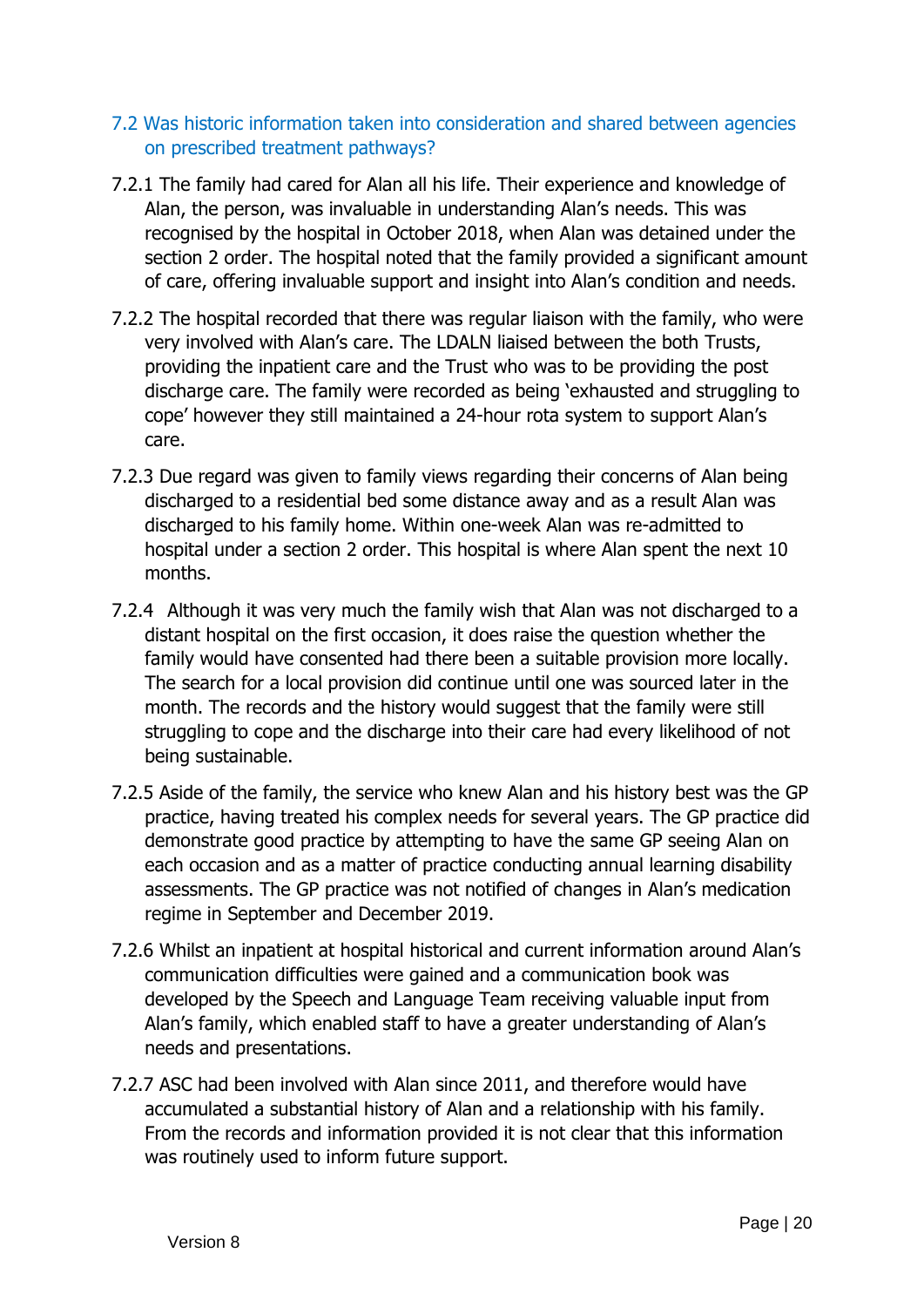### 7.3 How did services make best interest decisions for Alan and how were the views of the family, surrounding his best interests taken into consideration?

- 7.3.1 There is a clear picture that the care provider and the family were in conflict regarding what care and support was in Alan's best interests, to the extent that the placement was said to be at a point of breakdown. There is evidence that the family were initially happy with the quality of care provided to Alan, but this did not last. The care provider raised the likelihood of a breakdown of service with the Care Quality Commission and the Clinical Commissioning Group. Some of this conflict and tension emanated from what the care provider considered to be the family being too involved with Alan's care. At the hospitals where Alan had previously been treated the level family involvement was recognised as being unusual but invaluable. Although it is recognised that on occasions some of the family could appear aggressive in their approach and communication.
- 7.3.2 The ongoing family involvement was anticipated on the transition to the care provider service. The care provider state that they hoped to overcome any challenge or criticism by demonstrating they could provide good quality care for Alan. There were a number of areas that bought the family into conflict with the care provider. One of these was the areas of continued tension was Alan receiving gifts from the family. This was never effectively resolved. It is of interest to note that on an occasion where Alan was displaying challenging behaviour to carers, whilst out, he was distracted and calmed using a gift. It poses the question as to whether the approach was always consistent.
- 7.3.3 The family believed they held deputyship under the Court of Protection order for Alan's personal welfare. There did not appear to be a joint understanding of what in terms of care and therefore personal welfare was in Alan's best interests. The care provider state that the family wanted to micromanage the placement, which was contradictory to Alan's best interests. The care provider cite a number of conditions that the family exerted on the care for Alan, some of which breached policies and procedures. There was a constant dialogue between the family and the care provider but resolution was not found.
- 7.3.4 The family had very strong views on how Alan's care should be given, in all aspects. These views were based in lived experience gained over Alan's life. The family deeply cared for Alan and undoubtedly wanted the very best for him. At times the family's frustration and concerns were not expressed in the most appropriate way, but that said they were framed around what they believed was in Alan's best interests. ASC reflected and made attempts to view matters from the family's perspective and this, they would say, improved their working relationship with the family, in particular the work undertaken to secure the tenancy for Alan.
- 7.3.5 There were certain areas which the family highlighted which the care provider did not think was appropriate, an example of this is the use of a wheelchair by Alan. The provider and other agencies saw the wheelchair as a means of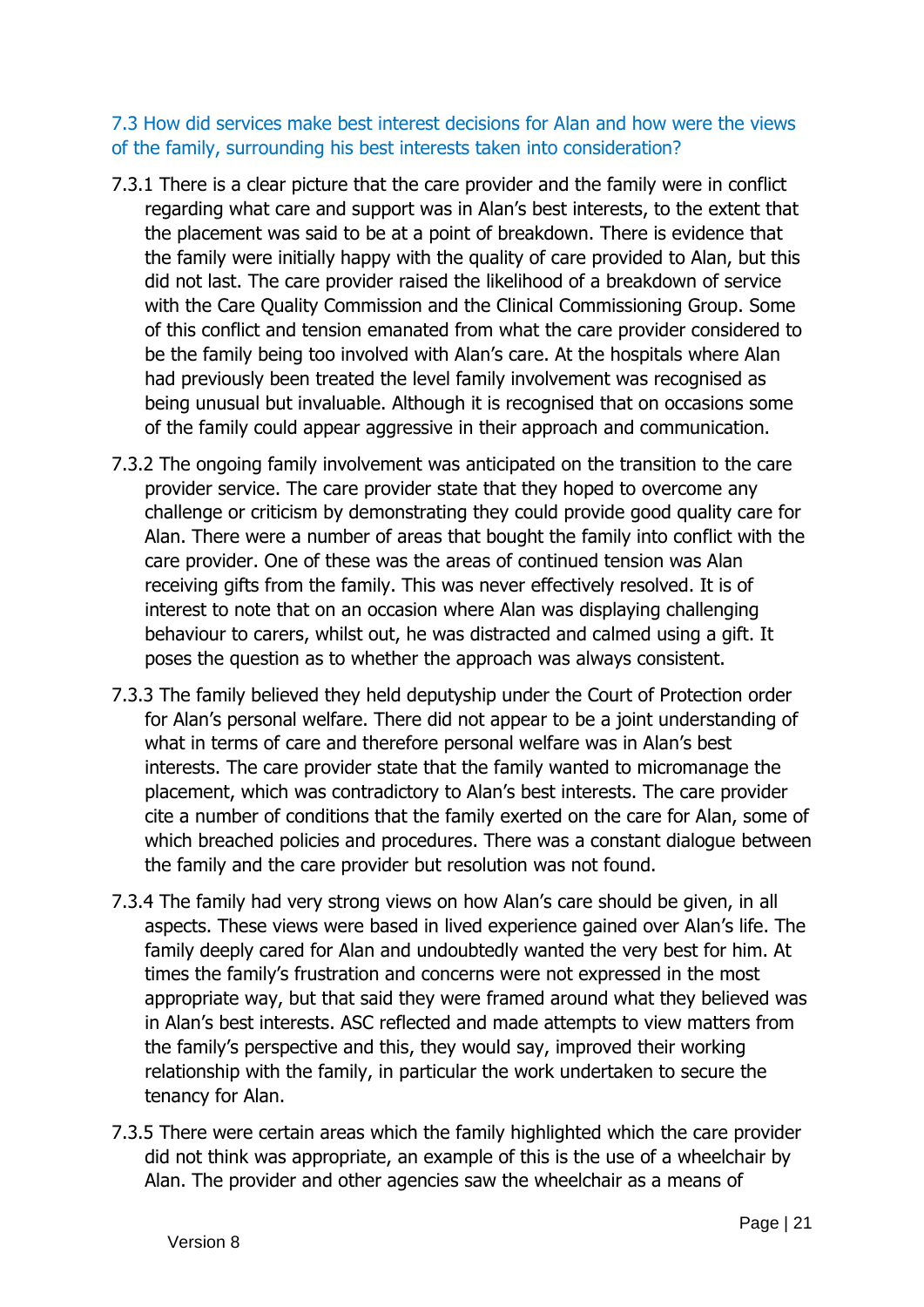restraint as Alan was mobile and did not require it. The family saw the wheelchair as the best way to ensure Alan was safe. The care provider relied on the Mental Capacity Act in their rationale for not using the wheelchair, but it is not clear that they followed the Act in reaching this decision. This was also the case when other measures such as locks were considered. The care provider was not alone in this respect. ASC applied to the Court and gained an order covering Alan's tenancy, care and support and deprivation but after this little evidence was found of the Mental Capacity Act being used to make other best interest decisions for him.

7.3.6 During reflection in the practitioner's event it was discussed whether suitable consideration was given as to whether too much emphasis was given to the family and whether their views were challenged enough regarding their views on best interests. This is a very difficult area and agencies stated they wanted to maintain a working relationship and due to this they were probably, at times, not as challenging as they should have been. This is one area where holding a best interest meeting would have provided a forum to air views and explore options leading to agreement and consensus or at the very least acknowledging and recording different views and agreeing next steps.

The wider use of advocates could also have been considered. The criteria for an Independent Mental Capacity Advocate (IMCA) to be involved was not met so there was no legal requirement to involve one. IMCAs can however be asked to provide advocacy outside of this statutory requirement one example being in safeguarding. The West Midlands Adult Safeguarding Policy and Procedures states ' where there is a disagreement, relating to the individual, between the local authority and the suitable person whose role it would be to facilitate the individual's involvement, and the local authority and the suitable person agree that the involvement of an independent advocate would be beneficial to the individual.' While this was not a safeguarding matter, the principle applies that even where family know the person well and are acting in good faith, an advocate brings independence and a focus on only acting for the individual. It is recognised that this would have been a very sensitive matter for Alan's family. An Independent Mental Health Advocate (IMHA) was used at an early stage whilst Alan was in hospital, but the family were not happy with the advocates role and it did not continue.

- 7.3.7 Although there was very regular contact between the care provider and the family, this communication did not address what the core issues were, really understanding the family and what the course of action was in Alan's best interests and what to do if common ground could not be found.
- 7.3.8 The care provider would state that they initially accepted Alan as a client, acknowledging that the relationship with the family would be difficult. They felt that if they showed Alan, the family and others involved in Alan's care that they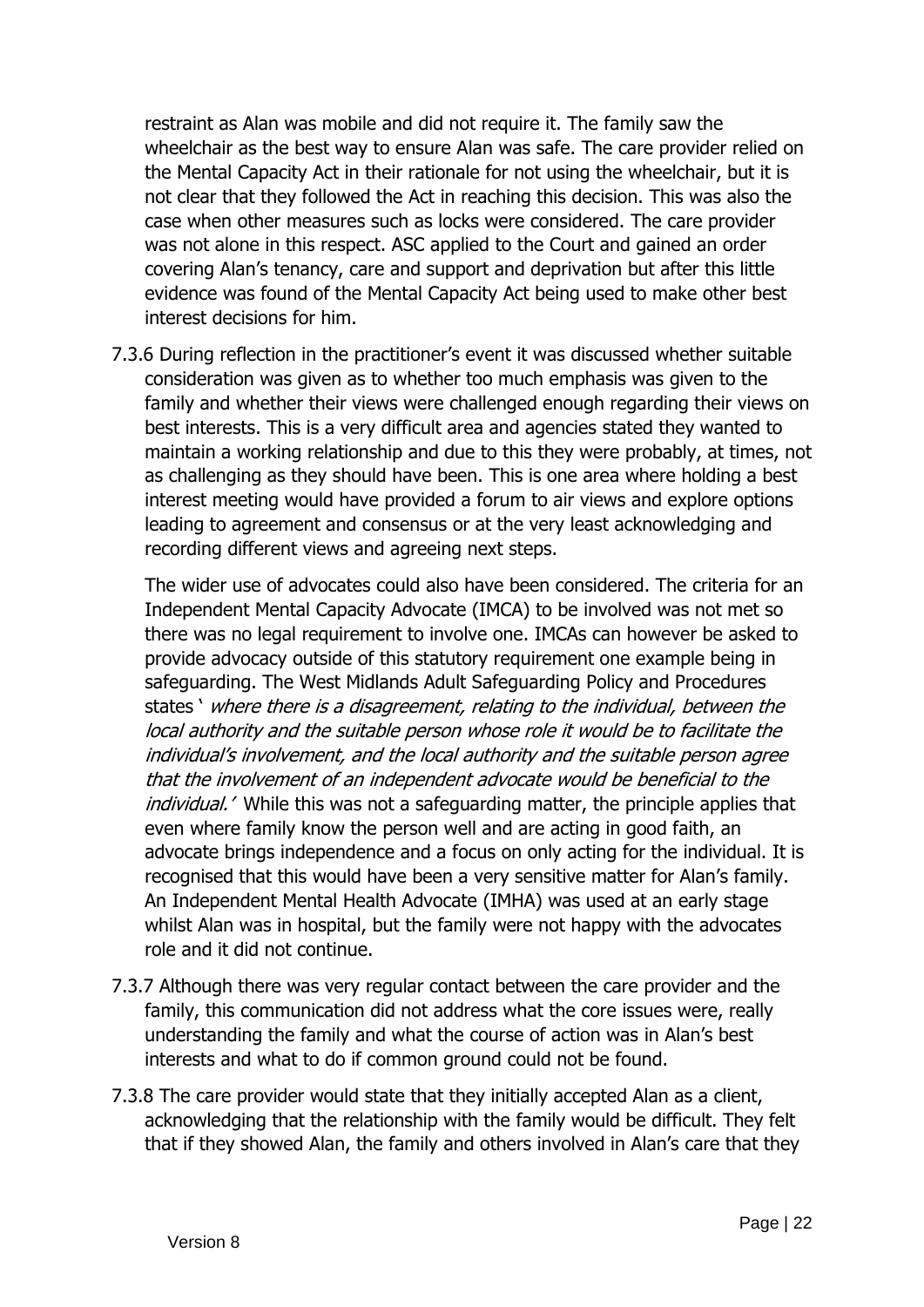were able to offer quality care to make a positive impact for Alan then the relationship would improve as a consequence.

- 7.3.9 It is clear this was a very difficult situation for agencies and the family, with Alan at the centre of an ongoing situation. Certainly, by the start of the of the care provider's involvement, the difficulties were apparent, and the hospital had experience of how the relationship could be managed. At this point consideration should have been given to the regularity and structure of the MDT. It may have been worth considering how these meetings would be chaired, using the framework of the MCA and the necessity for accurate and agreed records being maintained with consistent and full membership. This would have provided a good foundation for transparency, with a view to improving relationships or a basis for escalating matters to the Court of Protection.
- 7.3.10 A mediation meeting was set for  $19<sup>th</sup>$  December, which was later redefined as the Care and Treatment Review. Due to Alan's death this meeting did not take place but due to the critical stage of the relationship between the care provider and the family, it would have been preferable to expedite this meeting. There was a likelihood that these differences were not going to be resolved and in order to get clarity on the best interest decisions, an escalation could have been considered with a return to the Court of Protection for determination.

### 7.4 Were the family's views on Alan's best interests taken into consideration regarding medication changes as detailed in the Court of Protection Order by agencies?

7.4.1 As stated, the position of the CoP order is now clearer, and it is apparent that there were no provisions in the only effective order which designated any decisionmaking authority by the family on Alan's medication or his health and welfare. On the basis that the agencies had a mis-placed belief that an order was effective, it would have to be said they did not ask for and follow decisions made by those they believed were Alan's Deputies. At times they acted against their stated views. This suggests that they did not understand the role of a Deputy. Whether the order was in place or not the family should have been consulted, their views on best interest sought and rationale given for any best interest decision including not following their views.

7.4.2 Alan's medicine regime presented a more critical element of Alan's best interests. From the outset the family raised concerns regarding Alan's medicines (Hospital - November 2018).

7.4.3 In April 2019, the family raised concerns with the in-patient hospital that they felt there had been errors in Alan's medication. This coincided with Alan presenting as leaning noticeably to one side. After a review, Alan's Risperidone was reduced and codeine was introduced.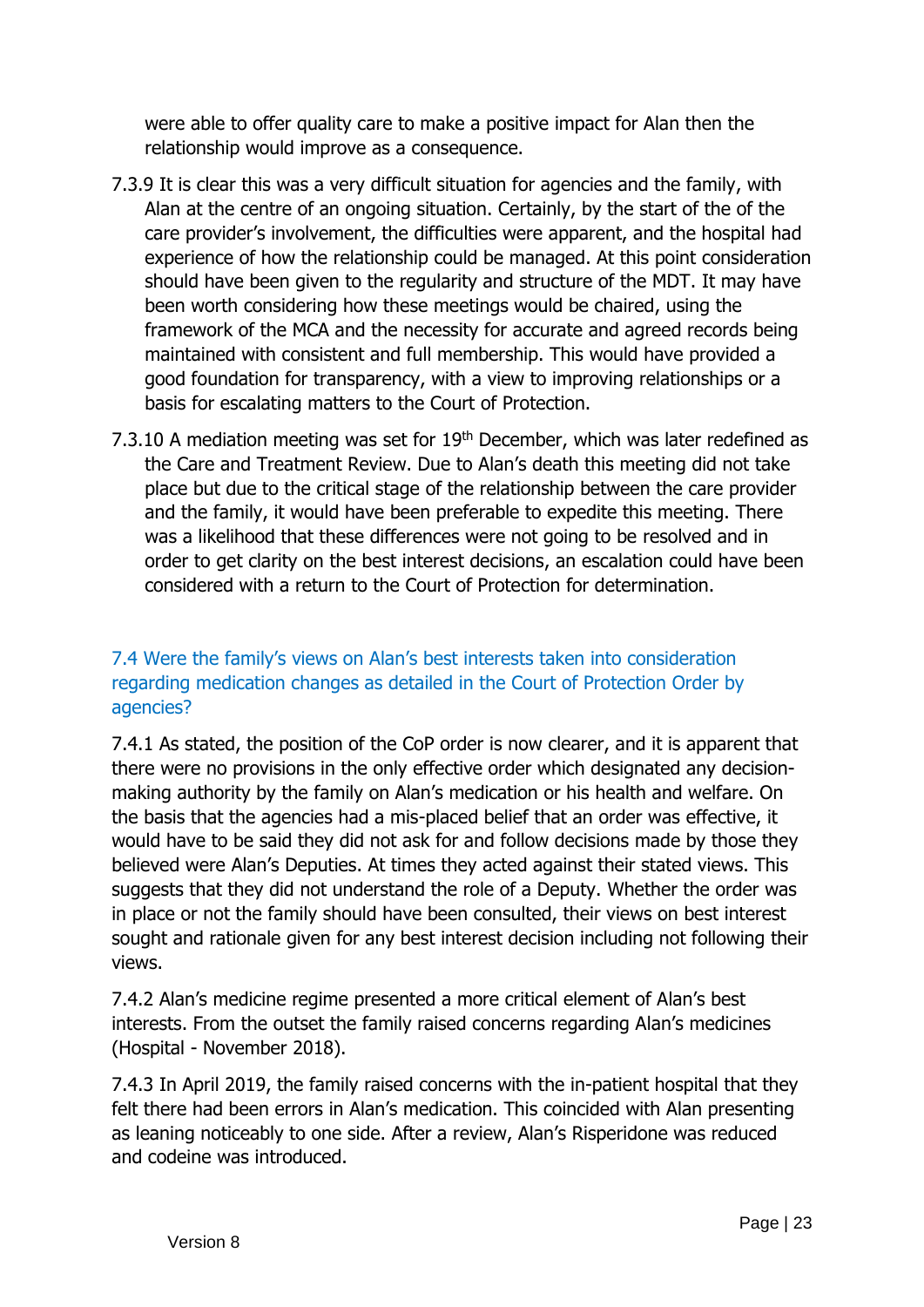7.4.4 At the end of November 2019, the GP received a request from the LDT to increase the level of Risperidone. Alan's family was informed of this increase but on being informed they expressed concerns over the increase in medication.

7.4.5 On 6<sup>th</sup> December 2019 (Friday), the crisis team was contacted by the care provider following a sudden change in Alan's presentation, although it is recorded that this had existed for four days. The plan was to increase the night-time dose of Risperidone, this was despite the care provider staff recording that medication was making Alan unsteady on his feet. The following day the consultant psychiatrist increased the 6 p.m. dose of Risperidone form 1ml to 2 ml. Again, Alan's family would say that they were not consulted on this decision.

7.4.6 On 12<sup>th</sup> December 2019, there was a meeting between Alan's mother, the learning disability nurse, psychiatrist, and care provider staff, recorded by the care provider as an MDT. ASC and the CCG, as agencies responsible to Alan's care were not invited to this meeting. It was reported that the increase in Risperidone had seen an improvement in Alan. Alan was also prescribed diazepam to a total daily dose of 10 mg (Night-time dose of 4 mg and daily 3 x 2 mg). Again, it is recorded that Alan's mother voiced concerns regarding the use of diazepam. It was accepted at the learning event that this meeting could not have constituted a MDT and important agencies involved in Alan's care were not present.

7.4.7 Regarding this meeting Alan's mother states that she was 100% against the increase of diazepam as it increased the risk to Alan by making him unsteady and prone to falls. Alan's mother would say that her views were ignored.

7.4.8 After the meeting the care provider was contacted by Alan's sister, requesting that the increase in medication was reviewed but this request was denied on the basis that the consultant was the decision maker. If professionals believed that a valid deputy was in place, then they should have regarded them as the decision maker.

7.4.10 The British Medical Association guidance for doctors on best interest decision making on those who lack capacity acknowledges 'Best interests meetings are not required by the Mental Capacity Act 2005 (MCA) but are a good way of making important healthcare decisions for adults who lack capacity, and to demonstrate that a best interests decision has been properly considered.'

7.4.11 The same guidance states that *`A detailed record should be kept of all best* interests meetings, summarising the information exchanged and clearly documenting the decisions reached. It is good practice for notes to be shared with everyone who was at the meeting, allowing them to check for accuracy before they are finalised.' The MCA Code of Practice also requires that a detailed record should be kept of all best interest decisions made and how they were reached.<sup>14</sup> The review has not been able to access any such records.

<sup>14</sup> Mental Capacity Act Code of Practice s.5.15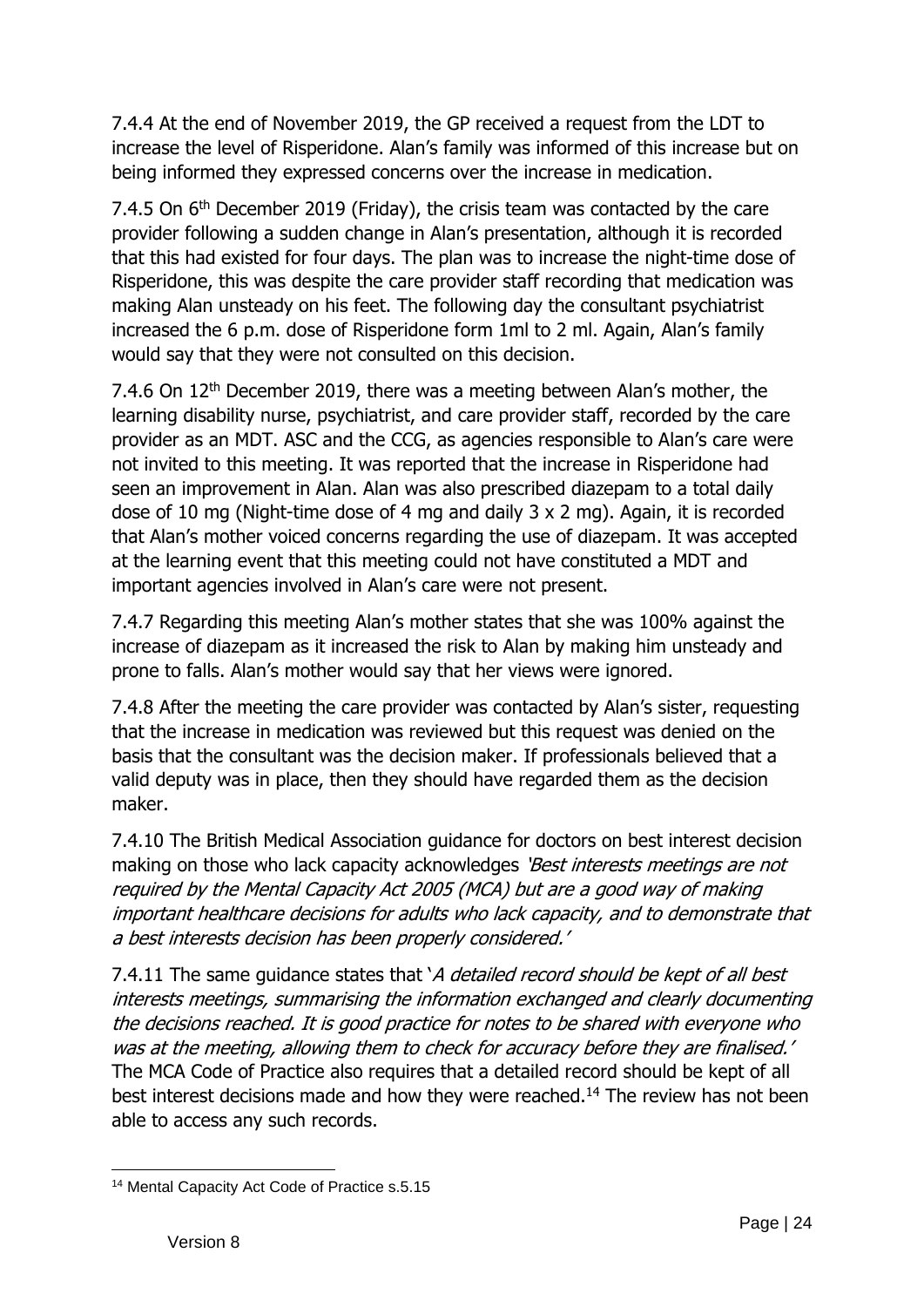7.5 How effective was management and oversight maintained of the adult's care plans? How was Alan supported effectively and how were the medical needs identified in the care plan communicated proportionately between agencies and the family?

7.5.1 Records would indicate care and discharge plans were coordinated; planning was timely, and the family was involved in these discussions. The family would dispute this and claim that the discharge from the in-patient hospital was rushed. The Hospital Trust cites the family being involved in the development of various documents to improve the quality of Alan's care including an information sheet on medication for new staff, a personal safety plan and a communication passport. They were also invited to and attended on of the pre discharge training sessions.

7.5.2 A thorough and detailed care plan was completed by adult social care in June 2019. It accompanied the application for the Court of Protection order and was referenced within the order. The plan detailed aspects of managing Alan's behaviour and links to triggers such as physical pain and frustrations over his communication. The plan clearly indicated the necessity for Alan to be cared for by staff that were familiar and known to him.

7.5.3 The plan states that Alan would be unable to articulate pain and would demonstrate this by his behaviour, such as hitting out. The plan deals with the transition from hospital to the care provider and states that if the care plan cannot be delivered by the care provider, a referral can be made to the Intensive Support Team. The plan shows that the family including Alan's sister and brother in law, who had previously been carers by direct payment had been consulted when completing the plan.

7.5.4 It is of note that on the evening of the  $12<sup>th</sup>$  December 2019, when Alan was described, by the care provider, as displaying some of his more challenging behaviour, he was being cared for overnight by agency staff who did not have prior knowledge of him or his needs. Also, that Alan appeared to be suffering from Cellulitis, which could account for increasingly challenging behaviour.

7.5.5 There were instances where the family identified medical needs on behalf of Alan but did not feel that their views were being considered. On 9<sup>th</sup> December 2019, Alan's mother and sister were informed that Alan's leg was inflamed, they both stated that this pain would have had an impact on Alan's mental health and that he would require pain relief until the antibiotics took effect.

7.6 To understand practitioner's knowledge of pain management. Alan's family were reported to be able to identify when Alan was in pain. Did all services seek the views of the family on establishing the level of pain Alan may have been experiencing?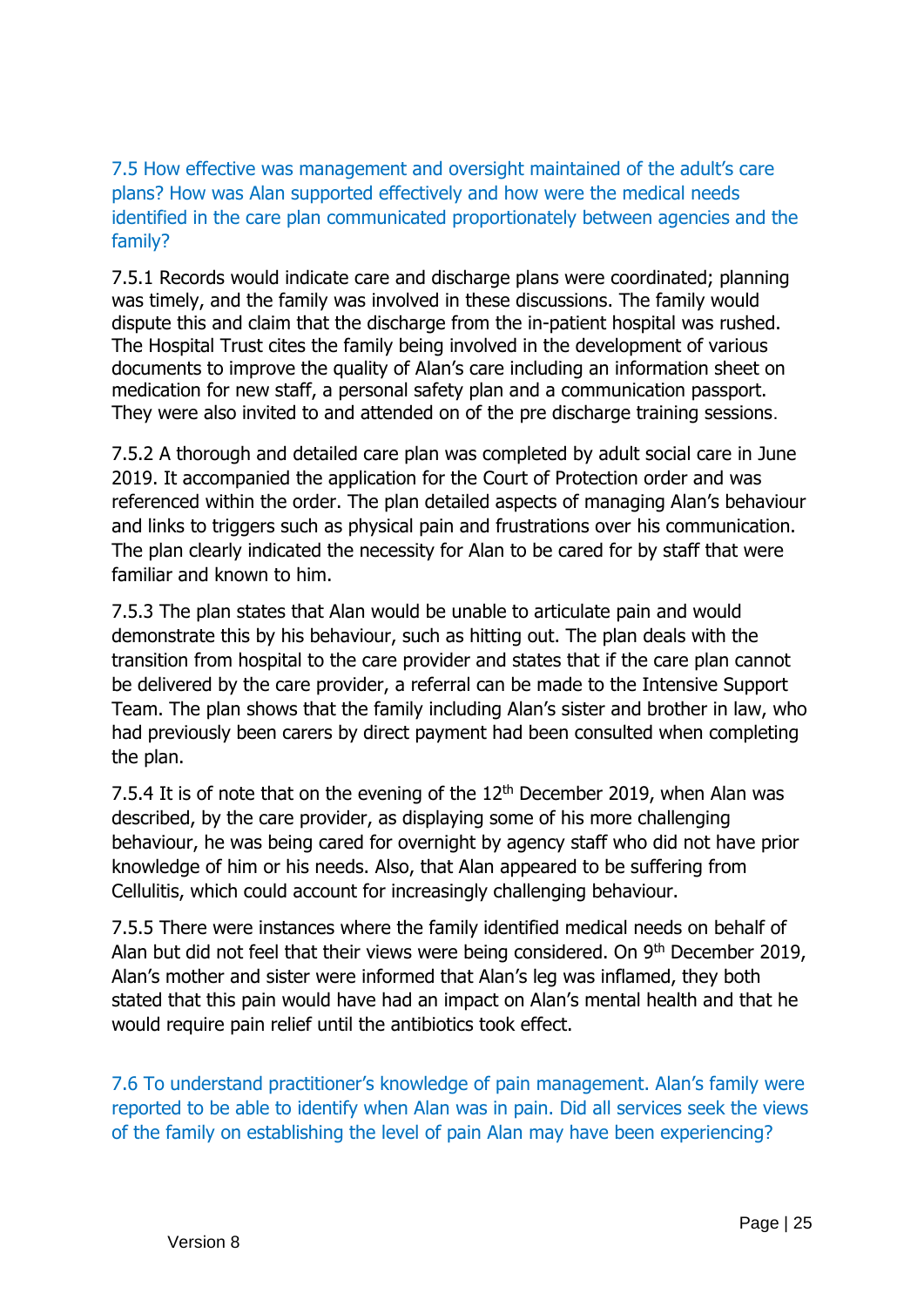- 7.6.1The in-patient hospital trust identify that the knowledge Alan's family had regarding his pain management was invaluable. They acknowledge that there were occasions when the family disputed the professional's knowledge of the most appropriate pain management.
- 7.6.2 The Trust also acknowledged that sudden deteriorations in Alan's mental and physical health often led to a short-term management plan to settle Alan's behaviour. It was this which tended to cause conflict with Alan's family as their focus was pain management rather than the symptoms of Alan's mental health episode.
- 7.6.3 The family strongly believed that Alan's physical health had a direct bearing on how his mental health fluctuated. This was also articulated in the care plan. This was the case in December 2019, when Alan was suffering with a flare up of cellulitis and the family wanted the care provider to consider pain relief whilst the antibiotics were to take effect but they felt this was initially dismissed by the care provider.
- 7.6.4 The care provider were fully briefed as part of the transition from the inpatient hospital on how Alan masked pain and staff were said to be very clear on the correlation between mental and physical health. The care provider state that the family were fully consulted about every professional intervention. The family would say this was not always the case, as with a decision made to increase Alan's Risperidone at the end of November and on 9<sup>th</sup> December 2019.
- 7.6.5 The family have concerns regarding the medication that was administered to Alan on the days preceding his death. This review has not undertaken a forensic pharmaceutical informed enquiry into the administration of medicines but it is clear that on the night of  $13<sup>th</sup>$ , early hours of  $14<sup>th</sup>$  December 2019, Alan was administered Codeine, the dosage of which, did not feature on the Medicines Administration Record (MAR). The care provider would contend that this would not present a risk as the medications would be recorded on the waking night record and levels would be established by twice daily medicines audit.
- 7.6.6 Despite these checks and balances the failure to record administered medicines is not good practice and in contravention of National Institute of Clinical Excellence (NICE) guidance on Managing Medicines for Adults receiving Social Care in the Community<sup>15</sup> states 'Care workers should use a medicines administration record to record any medicines support that they give to a person. This should ideally be a printed record provided by the supplying pharmacist, dispensing doctor or social care provider'. This failure to record the medicine administration also caused the family to be misinformed of Alan's medication post his death, which added to the anxiety

<sup>15</sup> National Institute of Clinical Excellence, 2017 (accessed 15/12/20) - [NICE Guidance Managing](https://www.nice.org.uk/guidance/ng67/resources/managing-medicines-for-adults-receiving-social-care-in-the-community-pdf-1837578800581)  [medicines for adults receiving social care in the community](https://www.nice.org.uk/guidance/ng67/resources/managing-medicines-for-adults-receiving-social-care-in-the-community-pdf-1837578800581)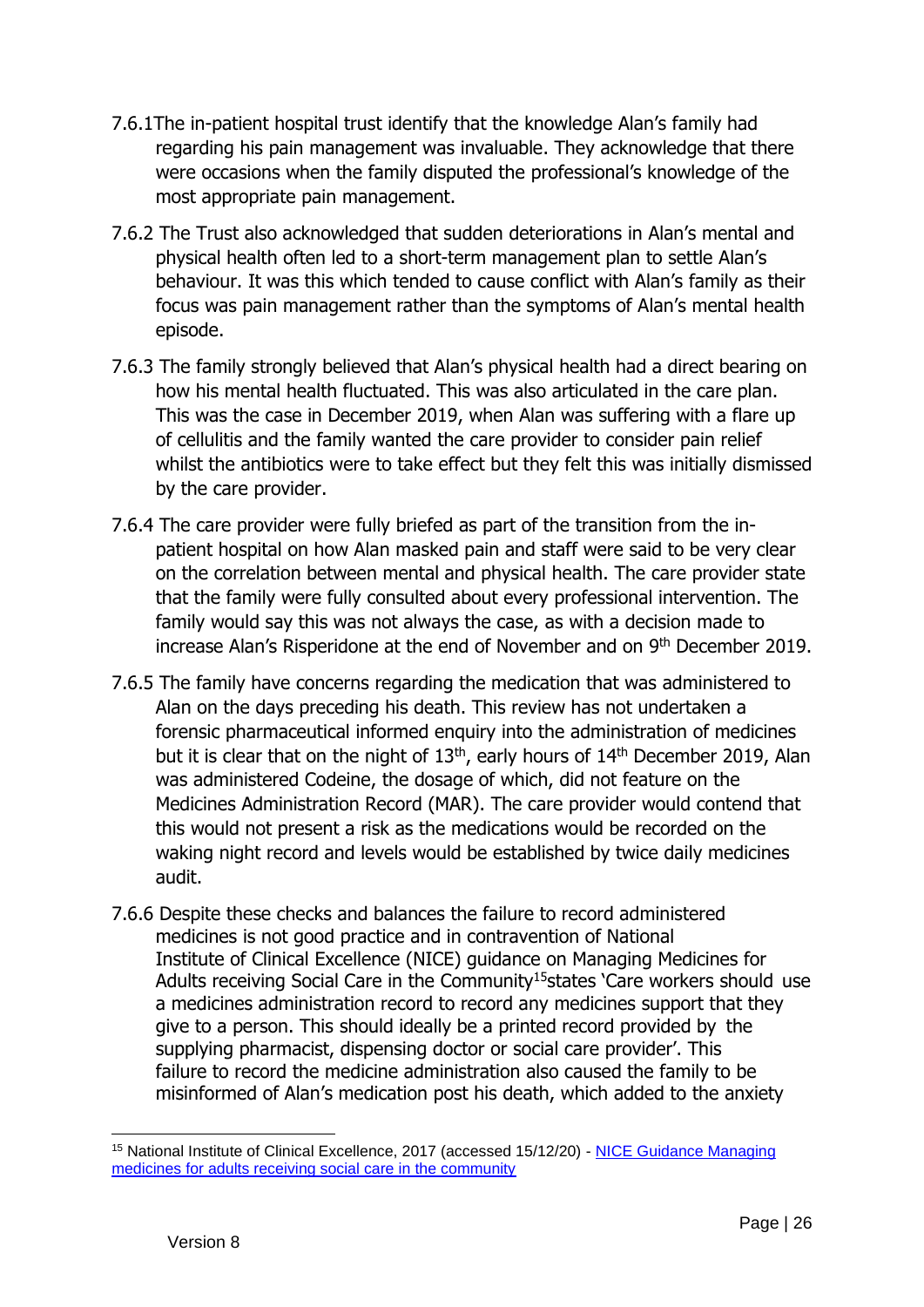they were suffering at the time. This failure to record the administration of Codeine on the MAR is also contrary to the care provider's policy on Medication, which states 'The MAR chart should never be left blank as this could be seen as an error and disciplinary action could follow. PRN medication should be left blank on the MAR chart unless it is administered. If PRN is administered the back of the MAR must be completed. All PRN administration must be authorised by an authorised person and an e-mail notification sent.'

### 7.7 To understand the multi-agency response to the escalation of the family's concerns.

- 7.7.1 During both admissions to the acute and residential hospitals Alan's family had been significantly involved in Alan's care. Whilst this was acknowledged as invaluable it was also noted as not being the norm. On the move to the care provider there seemed to be an expectation that the family support would be reduced, and this was supported by care agreements. The care provider felt that the frequency of family visits was disruptive to Alan's routine and particularly the family giving gifts to Alan. The care provider felt they would be able to overcome this differing view by providing quality care to Alan.
- 7.7.2 There is evidence that the care provider attempted to work with the family, they were provided with twice daily (at least), weekly and monthly updates. When the family challenged decisions the care provider would state that they attempted to provide full and justified rationale. The care provider identified areas where the family could have a role in Alan's daily life such as shopping and meal selection.
- 7.7.3 Despite this the tension between the family and the care provider continued to the extent that in November 2019, there was a recognition by ASC that the placement was at risk of breaking down. The care provider communicated their concerns to both the CCG and CQC. ASC attempted to convene the MDT on three occasions in November but were unable to secure the attendance of the CCG. It would have been prudent for all agencies to have prioritised this meeting and attempted some formal mediation between the family and the care provider at an earlier stage. This aspect, on reflection, is accepted by those commissioning the care for Alan.
- 7.7.4 If this was not successful there needed to be a determination in what was in Alan's best interests and how resolution could be achieved. If a resolution could not be achieved there may have been a requirement to seek decisions from the Court of Protection.
- 7.7.5 Taking into account the trajectory of the relationship and likely outcome there was no evidence of discussion or planning for this eventuality or what the plan might have been should it continue.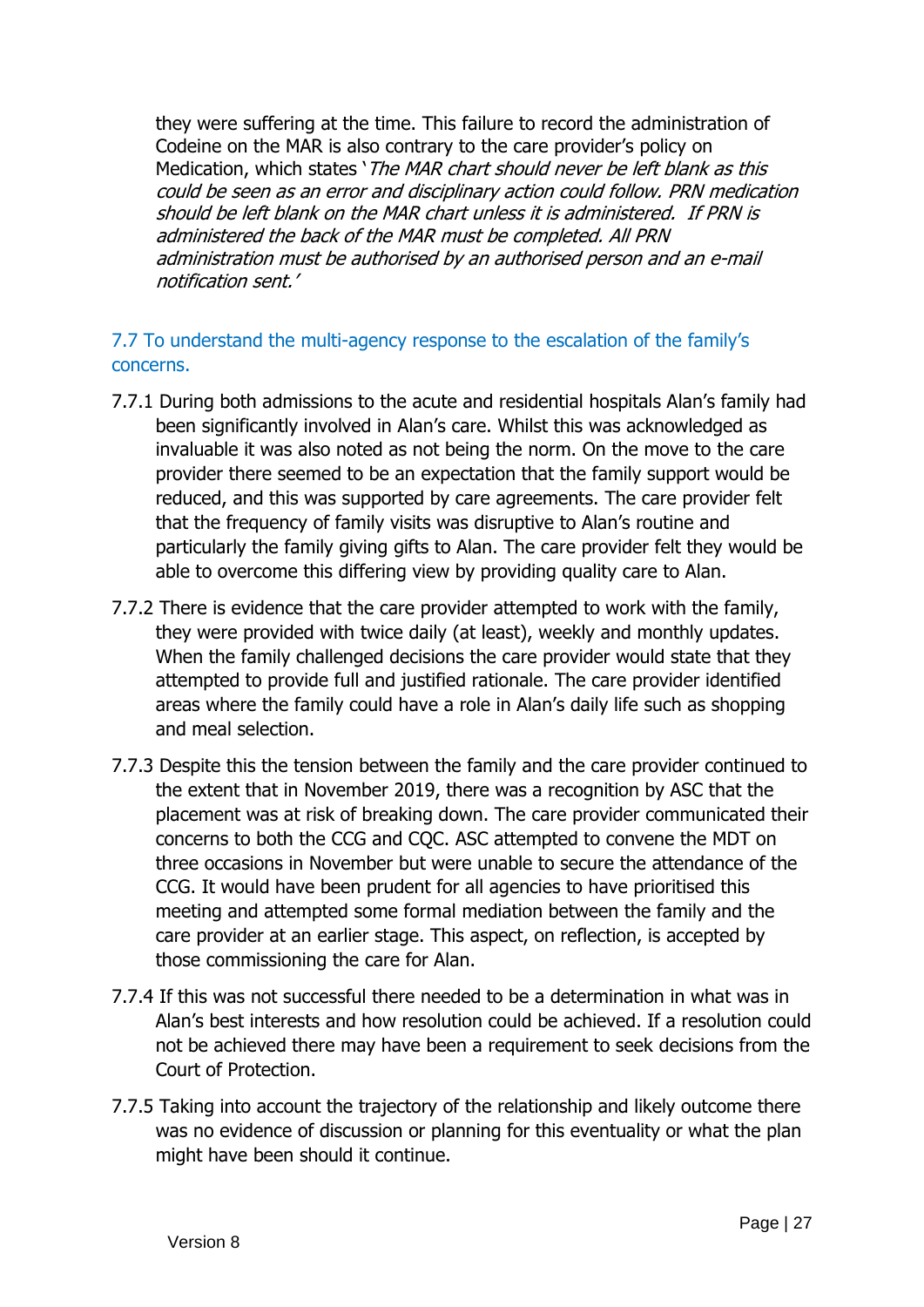### 7.8 To identify and highlight for learning purposes any areas which are considered to be good practice.

- 7.8.1 The social work team manager and housing department demonstrated tenacity and a desire to 'do the right thing' in a difficult landscape involving Alan's ability to sign the tenancy and achieved a solution.
- 7.8.2 The Learning Disability Acute Liaison Nurse (LDALN) provided a good link between services.
- 7.8.3 The ITU staff in December 2019, when Alan was admitted, dealt with the family sensitively in difficult circumstances for them and were thanked by the family for their help.
- 7.8.4 CWPT attempted to keep the family fully informed and updated and to keep Alan central to all decision making.
- 7.8.5 The adult social work records are described as being good. The social worker and manager worked hard to view situations from the family perspective and due to this were able to form a working relationship, which assisted in being able to secure the tenancy for Alan.
- 7.8.6 The GP practice worked hard to ensure consistency of service to Alan, undertaking an annual review for patients with learning disability. The practice was proactive in seeking out information when Alan's situation changed.
- 7.8.7 The care provider worked hard to update the family with at least twice daily updates, weekly and monthly updates.

### **8. What are the learning points from this case?**

- 8.1.1 There was a lack of suitable local provision to meet Alan's needs when he needed admission under the Mental Health Act. This necessitated him being sent back home before being accommodated as a hospital in-patient. The nearest identified setting was in the North East of England and if this provision was used it would have isolated Alan from his family.
- 8.1.2 The Mental Capacity Act was not actively and systematically used as it should have been. This applies to the misunderstandings around the deputyship order and to various best interest decisions which were not made in line with the Act.
- 8.1.3 It was important for Alan to be provided services, where possible, from professionals who were known to him and who were familiar with his needs. This was demonstrated well by the GP practice who made it a priority for the same GP to be involved. This was also recorded within his care plan. Whilst receiving support from the care company it was necessary to use night-time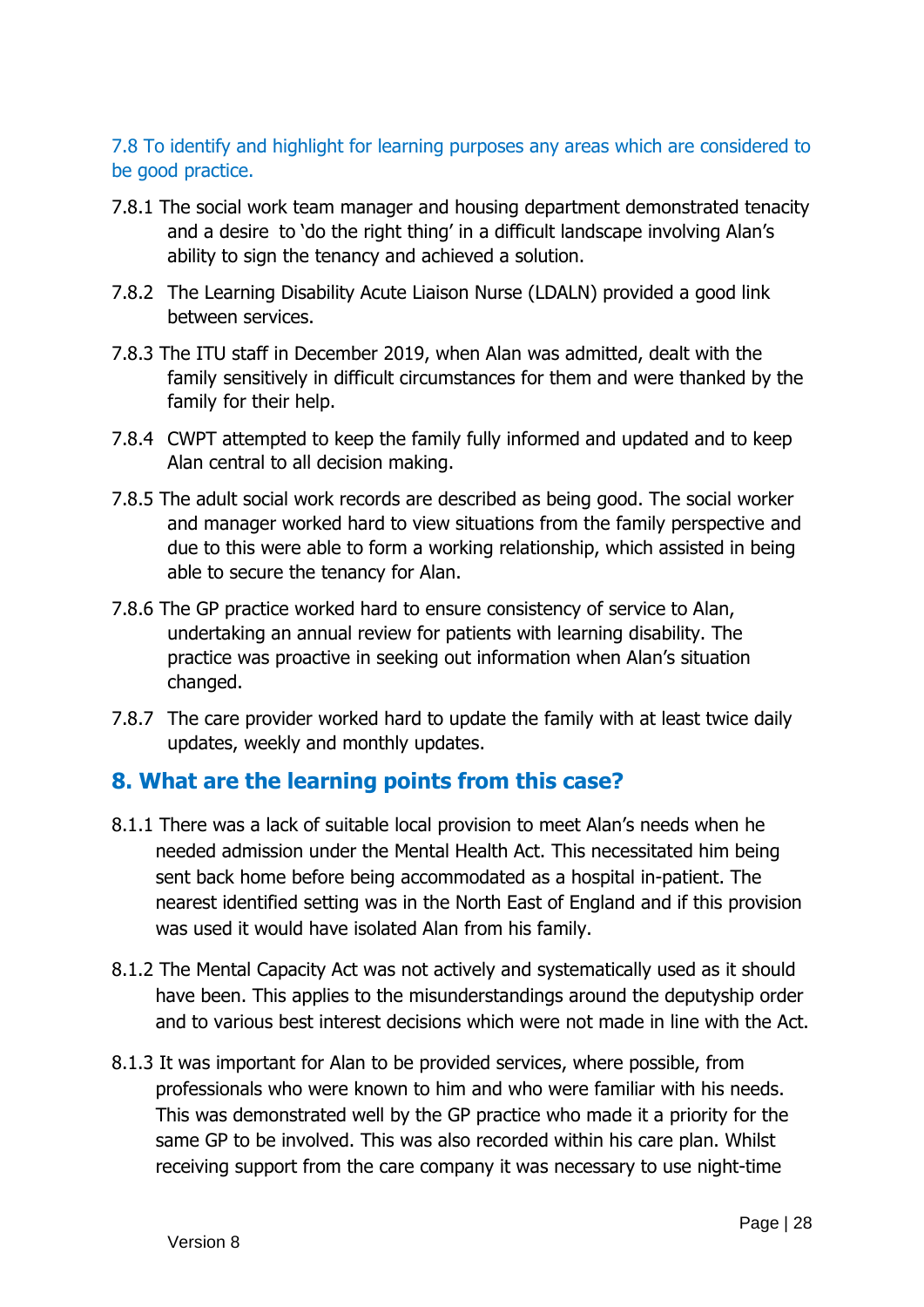agency staff, whilst circumstances may make this unavoidable, it should always be mitigated by supporting with known staff and clear person specific information.

- 8.1.4 Housing providers do not deal with applications involving the Mental Capacity as a norm and it would assist them and other agencies to streamline pathways to have a joint protocol between relevant stakeholders to build a solid joint understanding of process.
- 8.1.5 Advocacy (IMHA) was not used effectively in this case and the involvement of an advocate to represent Alan as a qualifying person under the mental Health Act, whilst being cared for under sections 2 and 3 of the Act may have assisted the relationships, joint understanding and provided independent support to Alan. Part of this discussion should have included the suitability of the family acting as advocates.
- 8.1.6 This case has highlighted the importance of historical information when making decisions on a person's care, particularly when they lack mental capacity. Also, that families have really in-depth knowledge and insight into the individual which should inform best interest decision making around patient care.
- 8.1.7 When the deputyship application was served on the agencies, it should have been directed to the practitioners involved who in turn should have ensured that they understood the effect of the paperwork, and made a clear decision on whether they wished to be joined as a party in the Court proceedings. Had the court appointed deputies then their role as best interest decision-makers would need to have been clear.
- 8.1.8 When making decisions for people who lack capacity, the process and principles of the MCA must be followed. Where there were disagreements between carers and the family on best interest decision regarding Alan's care this should have been fully explored in effective MDT meetings using the framework of the MCA. Where this type of dispute occurs and particularly where it can be foreseen it may be necessary to ensure good structure, consistency and recording of MDTs. There should be a clear plan in place should resolution not be achieved, and this should include escalation to the Court of Protection to resolve any disputes if necessary.
- 8.1.9 Care plans should be fully understood by all those involved in a person's care, where they cannot be adhered to, this should be referred back to the MDT for appropriate discussion and action.
- 8.1.10 Deprivation of Liberty Safeguards should be fully understood by all those involved in the care of a person who lacks mental capacity. Any change to a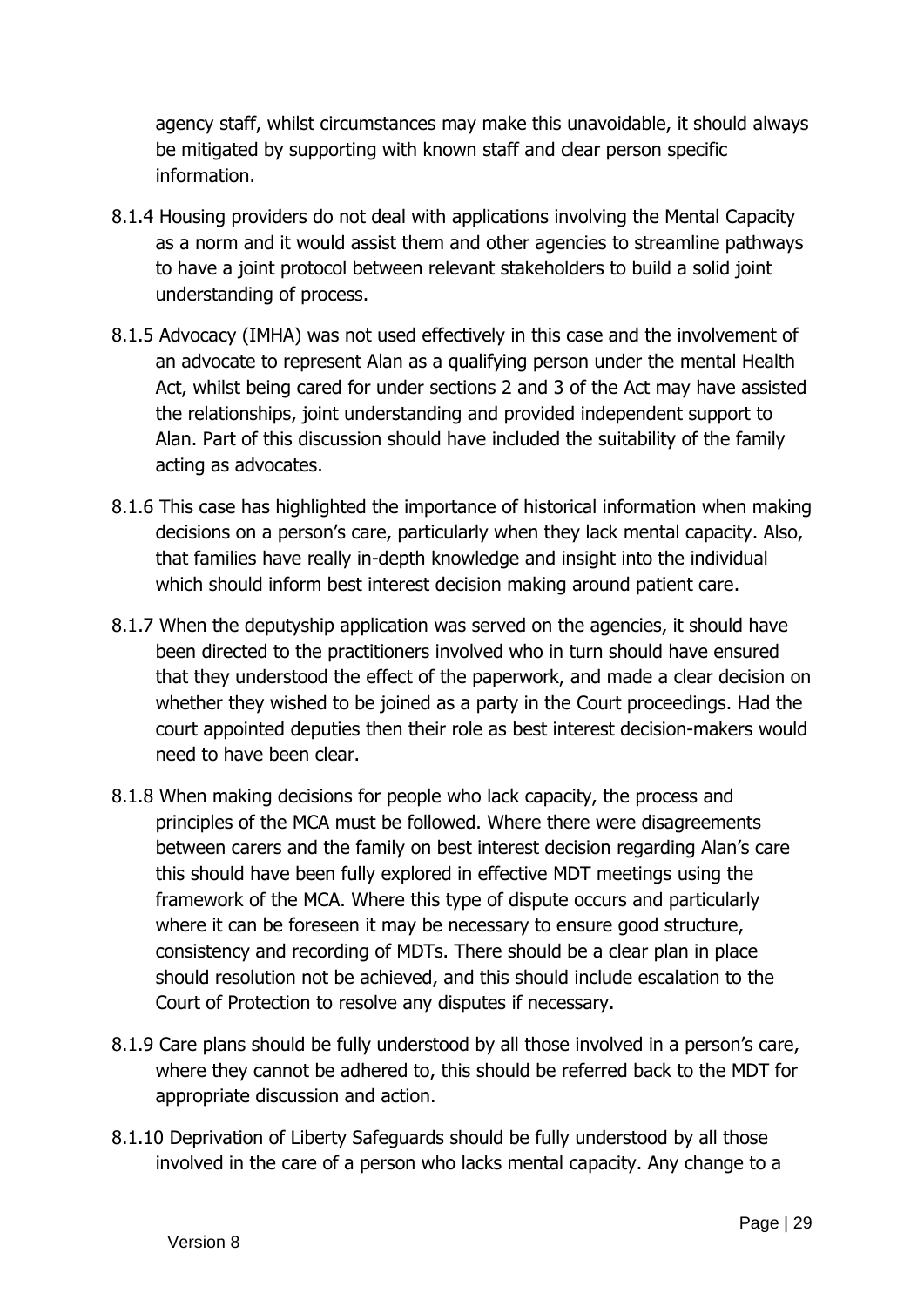care plan which amounts to a further deprivation of liberty should be transparently discussed by the MDT, so it is in the persons' best interests and the less restrictive option, is properly recorded and authorised by the Court.

- 8.1.11 Where it is necessary for care providers to use agency staff it is incumbent on the provider to ensure that the necessary level of training in line with their own standards and policies is given.
- 8.1.12 That key information on discharge from hospital and clinical information should be communicated to the GP in a timely fashion.
- 8.1.13 Carers need to ensure a patient's medication regime is accurately recorded on the MAR and that information is accurately conveyed to those who require the information such as emergency staff on admittance to hospital.

### **9. Recommendations**

1. The Warwickshire Safeguarding Partnership should be assured that where a person lacks mental capacity and there is a court application being progressed that: -

(i) the agencies involved with the subject of the application understand the application process, and the provisions of any orders. Also that any orders are recorded, and other relevant organisations are made aware of them.

(ii) that agencies have suitable processes for the receipt, dissemination, understanding and recording of Court of Protection Applications and Orders.

2. The Warwickshire Safeguarding Partnership should share the learning of this review with the Court of Protection to establish if measures are required to ensure that families applying for and obtaining orders understand the process and the paperwork they receive.

3. The Warwickshire Safeguarding Partnership should be assured that all organisations involved in the care of persons lacking mental capacity understand and adhere to the deprivation of liberty safeguards and best interest decision making as required by the Mental Capacity Act.

4. The Warwickshire Safeguarding Partnership should be assured that all care providers involved in the administration of medicines adhere to NICE guidance in particular with regard to short course and PRN medication.

5. The Warwickshire Safeguarding Partnership should provide training and/or guidance to allow staff to manage effectively disputes with families over best interest decisions. This should include practical advice and guidance to support practitioners.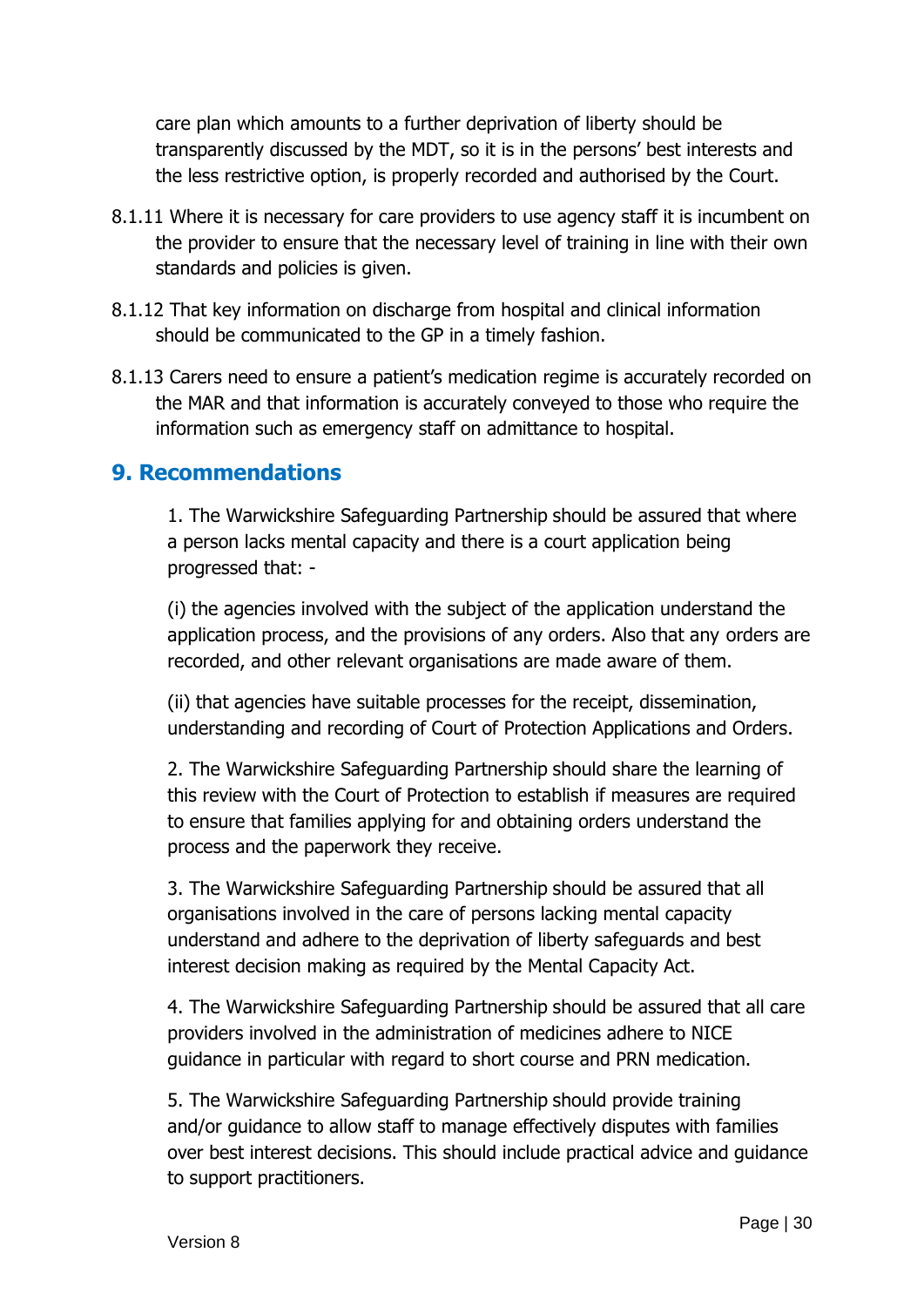6. The Warwickshire Safeguarding Partnership should develop guidance for best interest meetings to support professionals from all organisations.

7. The Warwickshire Safeguarding Partnership should work with relevant stakeholders to develop pathway for persons who lack mental capacity and are homeless to be able to achieve a tenancy.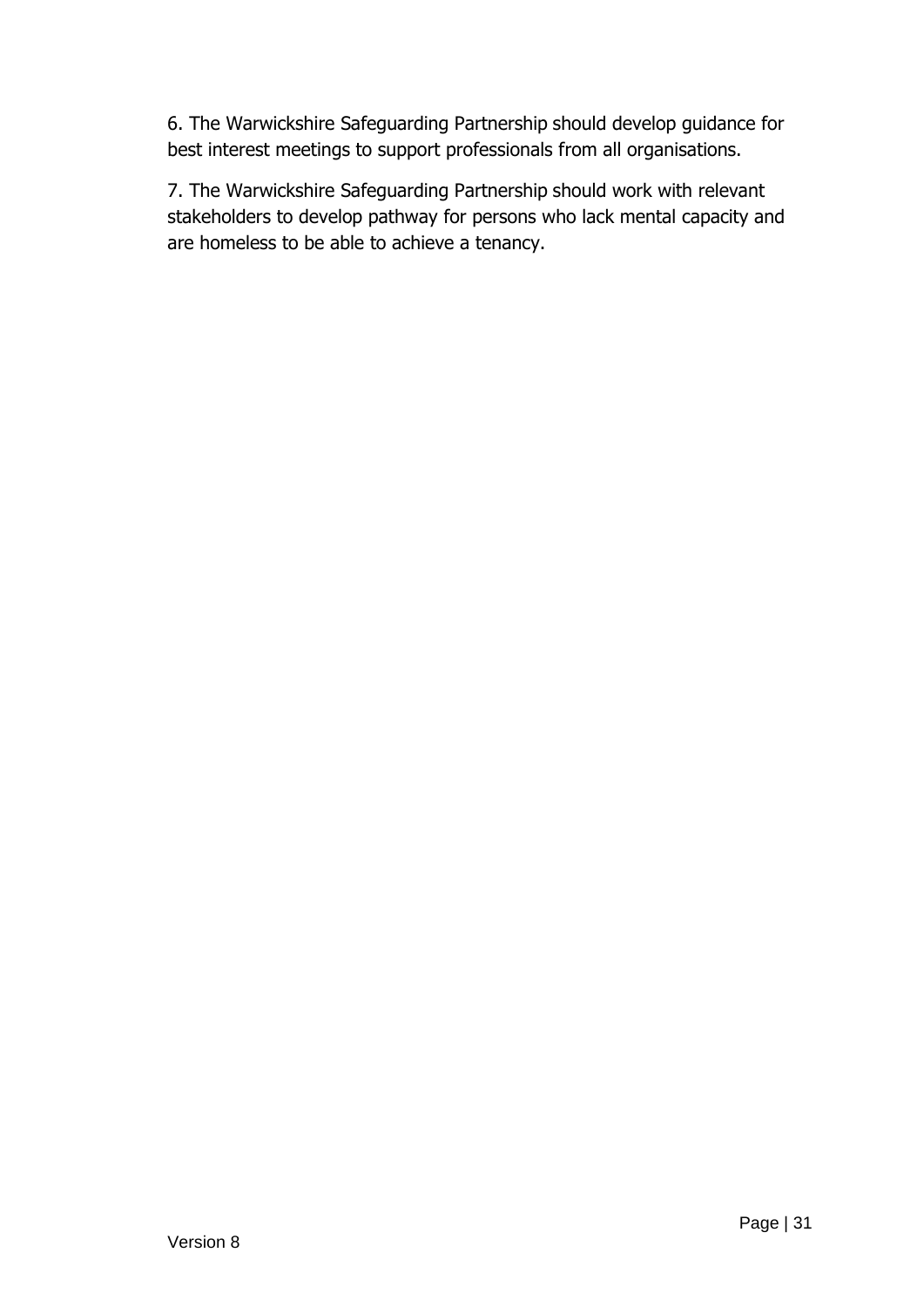### **Appendix A – Terms of Reference**

#### **SAR – Warwickshire Safeguarding Partnership – Alan BACKGROUND**

A SAB must arrange for there to be a review of a case involving an adult in its area with needs for care and support (whether or not the local authority has been meeting any of those needs) if—

there is reasonable cause for concern about how the SAB, members of it or other persons with relevant functions worked together to safeguard the adult

the adult has died, and

the SAB knows or suspects that the death resulted from abuse or neglect (whether or not it knew about or suspected the abuse or neglect before the adult died).

A SAB may arrange for there to be a review of any other case involving an adult in its area with needs for care and support (whether or not the local authority has been meeting any of those needs).

### **CIRCUMSTANCES**

The subject of this review is Alan.

Alan was born 3 months prematurely at home and due to a lack of oxygen he suffered from brain damage causing Alan to have physical and mental health issues. Alan had learning disabilities, was on the autistic spectrum and suffered from Bipolar disorder. Alan lived at home from birth up until he was admitted to Hospital on the 24th October 2018, after being sectioned under the mental health act.

Alan was discharged from hospital on the 19th August 2019, when he was housed by the local authority in his new home in Warwickshire. Alan was looked after by a local care provider where he was provided with 2 to 1 care 24 hours a day with 1 waking night and 1 sleeping night carer.

On the 14<sup>th</sup> December 2014, he was admitted to Warwick Hospital via the Emergency Department (ED). The notes state that he had been in his chair for 12 hours overnight. Alan passed away at 04.00 on the 22nd December 2019.

#### **SUBJECT**

| <b>Name</b> | Date of birth | Date of death |
|-------------|---------------|---------------|
| Alan        | 1975          | 22/12/19      |

#### **SCOPE Time period:**

From 1<sup>st</sup> October 2018 until 14<sup>th</sup> December 2019 (date of admission to hospital) Agencies are asked to consider and include any information which falls outside of these parameters which is or could potentially be relevant to this safeguarding review.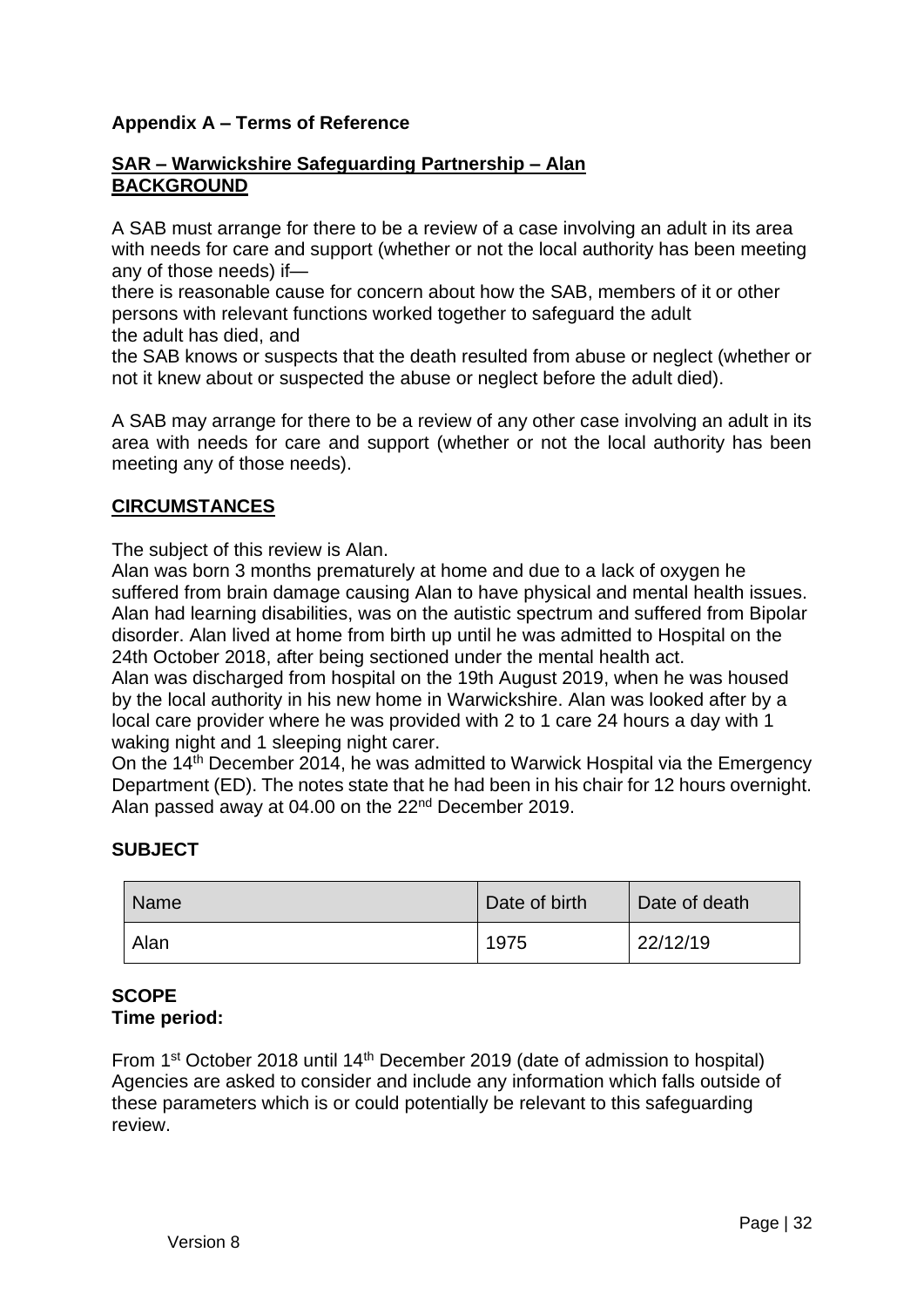### **METHODOLOGY**

This review will be conducted by using an appreciative inquiry methodology assisted by individual management reports (IMRs) and chronologies provided by agencies involved. This approach will be enhanced by a facilitated practitioner event. Due to current Covid 19 restrictions it is anticipated that all meetings and practitioner events will be held in a virtual format.

### **CHRONOLOGIES TO BE REQUESTED FROM:**

- **1. Coventry and Warwickshire Partnership Trust**
- **2. George Eliot Hospital NHS Trust**
- **3. The Care Provider**
- **4. South Warwickshire CCG**
- **5. South Warwickshire Foundation Trust**
- **6. Stratford District Council**
- **7. Warwickshire Adult Social Care**
- **8. Warwickshire Police**
- **9. West Midlands Ambulance Service**

### **TERMS OF REFERENCE**

#### Areas of consideration

- **1)** How well was the need to engage the family in the decision making, as detailed in the Court of Protection Order, understood by agencies supporting the adult?
- **2)** To understand how historic information is taken into consideration and shared between agencies on prescribed treatment pathways.
- **3)** What level of understanding did all services have on how the views of the family surrounding Alan's best interests taken into consideration?
- **4)** To understand how the family's views on Alan's best interests were taken into consideration regarding medication changes as detailed in the Court of Protection Order by agencies.
- **5)** How effective was management and oversight maintained of the adult's care plans? How was Alan supported effectively and how were the medical needs identified in the care plan communicated proportionately between agencies and the family?
- **6)** To understand practitioner's knowledge of pain management. Alan's family were reported to be able to identify when Alan was in pain. Did all services seek the views of the family on establishing the level of pain Alan may have been experiencing?
- **7)** To understand the multi-agency response to the escalation of the family's concerns.
- **8)** To identify and highlight for learning purposes any areas which are considered to be good practice.

If an issue is identified authors are asked to comment whether there has already been organisational remedial action or whether the issue still exists.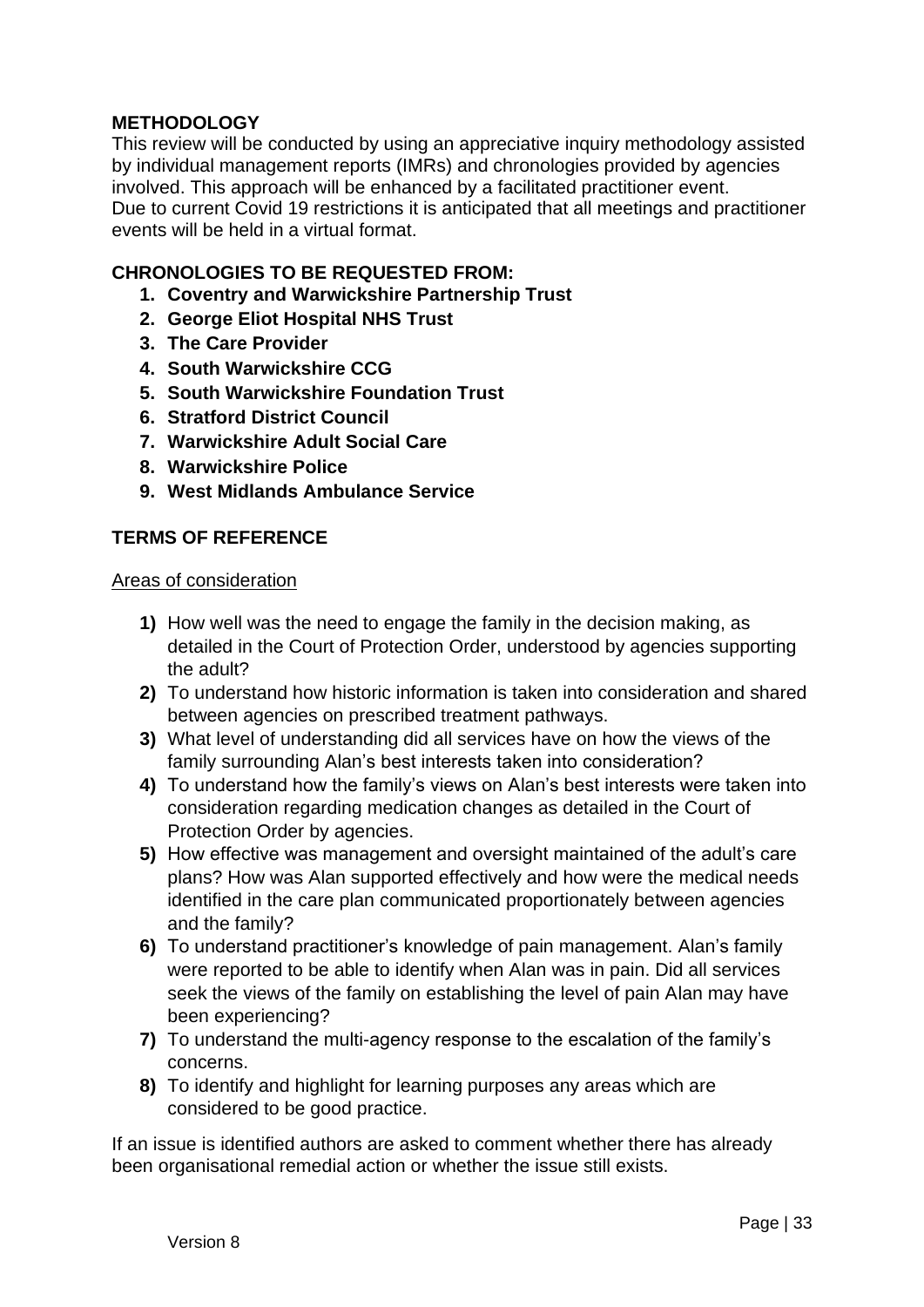### **CHRONOLOGY**

A key incident chronology is requested from each organisation and a template will be sent for completion.

#### **SIGNIFICANT PERSONS**

Relevant family members, and any other important personal network will be informed what the Safeguarding Adult Review is for, how it will work, what the parameters are and how they can engage in the review.

#### **PRACTITIONER EVENT**

To be facilitated by Report Author. To generate learning arising from the themes present in the Chronology.